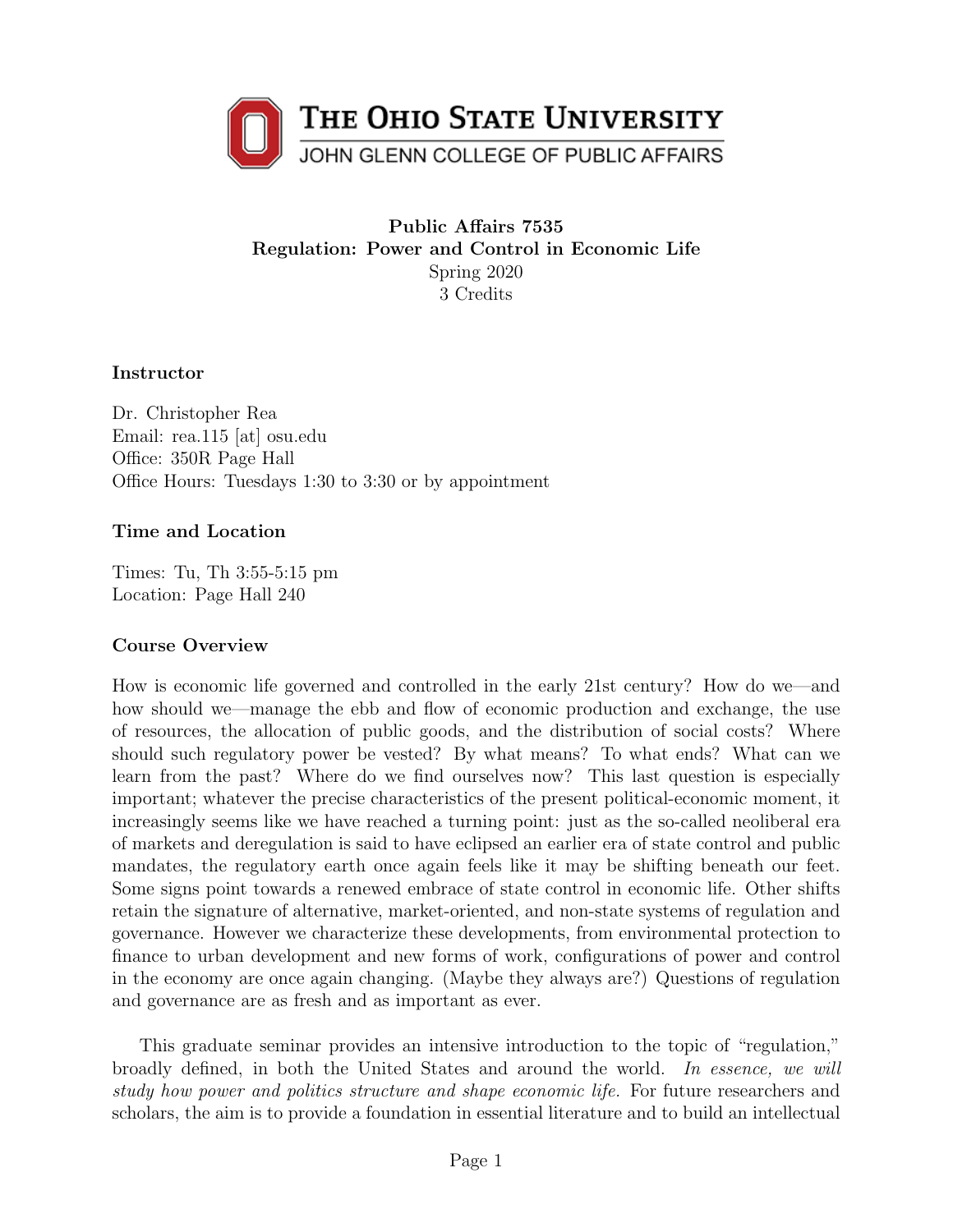platform for diagnosing and explaining contemporary forms of power and control in modern economies, always with an eye for applications to pressing real-world problems, active debates, and vanguards of contemporary scholarship. For current or future practitioners, the aim is to situate real-world problems and contemporary challenges in larger historical context and to provide theoretical insights and analytical tools for thinking through "the bigger picture" that is so easily lost in the daily grind of public-sector, non-profit, and private-sector work. Whatever your future plans, whether you aspire to join a university faculty, a think tank, a non-profit, a private firm, or a public agency, the stakes are equally high: for all of us, in an era of rapid technological change, shifting global climate, soaring inequality, and growing populism and nationalism around the world, few questions are thornier, more politically fraught, or more fundamental than how to manage and control day-to-day economic activity. Which is all to say, in this seminar, we have our work cut out for ourselves.

Over the course of the semester, we will tackle these big questions of "regulation" in three parts:

- 1. **Foundations**: For the first four weeks of the class, we grapple with foundational and fundamental questions of regulation: how does regulation—particularly economic regulation—work? What explains it? How is power wielded to control economic behavior? What is the relation between regulation and bureaucracy? What are the roles of bureaucrats themselves? What about institutions? And how should we understand contemporary trends like deregulation or the apparent growth of non-state and private forms of regulatory control?
- 2. **Complications**: In the second four weeks of the class, we delve deeper into more subtle features of regulation: we upend widely held popular beliefs that regulation follows from law; we consider the ways that business manipulates and strategically games regulatory systems; we consider the widely overlooked activist and reformist roles often played by bureaucrats themselves; we investigate the ways that the political and administrative architecture of the state itself influences regulatory politics; we consider the influence of social movements; and we contemplate the ways regulations—or a lack thereof—can inspire backlashes and movements of their own.
- 3. Wicked Problems: Finally, in the last six weeks of the course, we delve into pressing "wicked" problems of the day, considering how these problems are—and ought to be—addressed by regulatory means. This section of the course does double duty: we investigate particular substantive areas—environmental regulation; health and consumer safety regulation; worker protections; questions of surveillance and privacy in the digital age—while we also explore contemporary patterns and trends in modern regulatory systems: the growing use of markets as regulatory instruments; the ways new technologies may change regulatory systems; the role of collaborative governance in regulatory systems; and so on.

# Learning Goals and Objectives

This course is designed to provide an advanced introduction to the topic of "regulation," broadly defined, for any student interested in the ways that economic processes, also broadly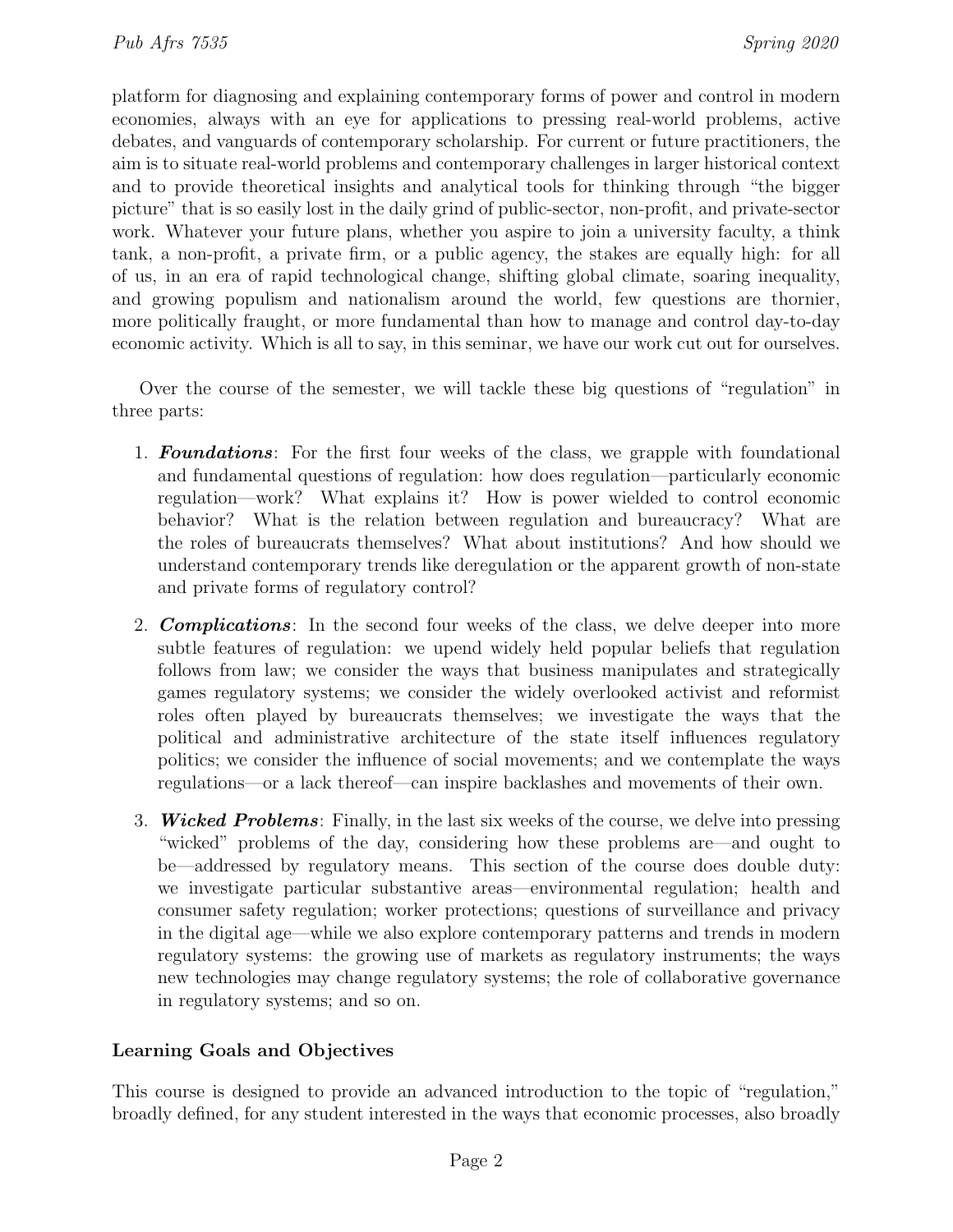defined, are governed and controlled in modern economies. A strong background in social science is recommended but not required; the readings draw from sociology, economics, political science, history, geography, business, and the field of public affairs itself. The course contributes to all Glenn College Program Learning Objectives related to graduate-level knowledge in policy, economics, management, and decision-making support. Engaged students will be especially well-equipped to:

- Describe the environmental context of public problem solving (including political, economic, and cultural dimensions—in a word, the "social" environment);
- Identify the basic elements of the public policy process (especially in extra-legislative and non-state contexts);
- Know how to use the policy process to advance the public interest (especially in so-called "regulatory" contexts);
- Understand the connections between public problems, policy content, policy systems and public programs (i.e. develop a sense of historical specificity and the policy process);
- Evaluate how differences in policy content and systems contribute to policy outputs and outcomes (i.e. understand and theorize political and policy feedbacks);
- Apply and communicate private and public sector methods of addressing violations of the neoclassical model (and moving beyond such a model in the first place);
- Identify and manage external/environmental challenges to organizational performance.

# Course Materials

There are no required texts for this course. All readings and supplemental materials will be posted on Carmen, are freely available online, or will otherwise be distributed to students.

# Course Requirements

You have to do six things in this class: (1) read; (2) submit one or more questions about the reading before each class; (3) write five short ( $\sim$ 1-2 page) response memos on readings/classes of your choice; (4) write two longer (∼4-5 page) response memos on broader course topics of your choice; (5) lead one class discussion of your choice; (6) produce one final "deliverable" that we (you and I) agree upon, ideally something of direct use to you, with your current/future career in mind. Each of these requirements is outlined in detail below.

# 1. Assigned Readings - Not graded.

You must come to class prepared to discuss all assigned readings in-depth and with nuance and sophistication. This will not always be easy. Some of the readings are hard; you may struggle with them. Even when you do, though, you should still strive to identify both the central arguments in a given set of texts and also the deeper and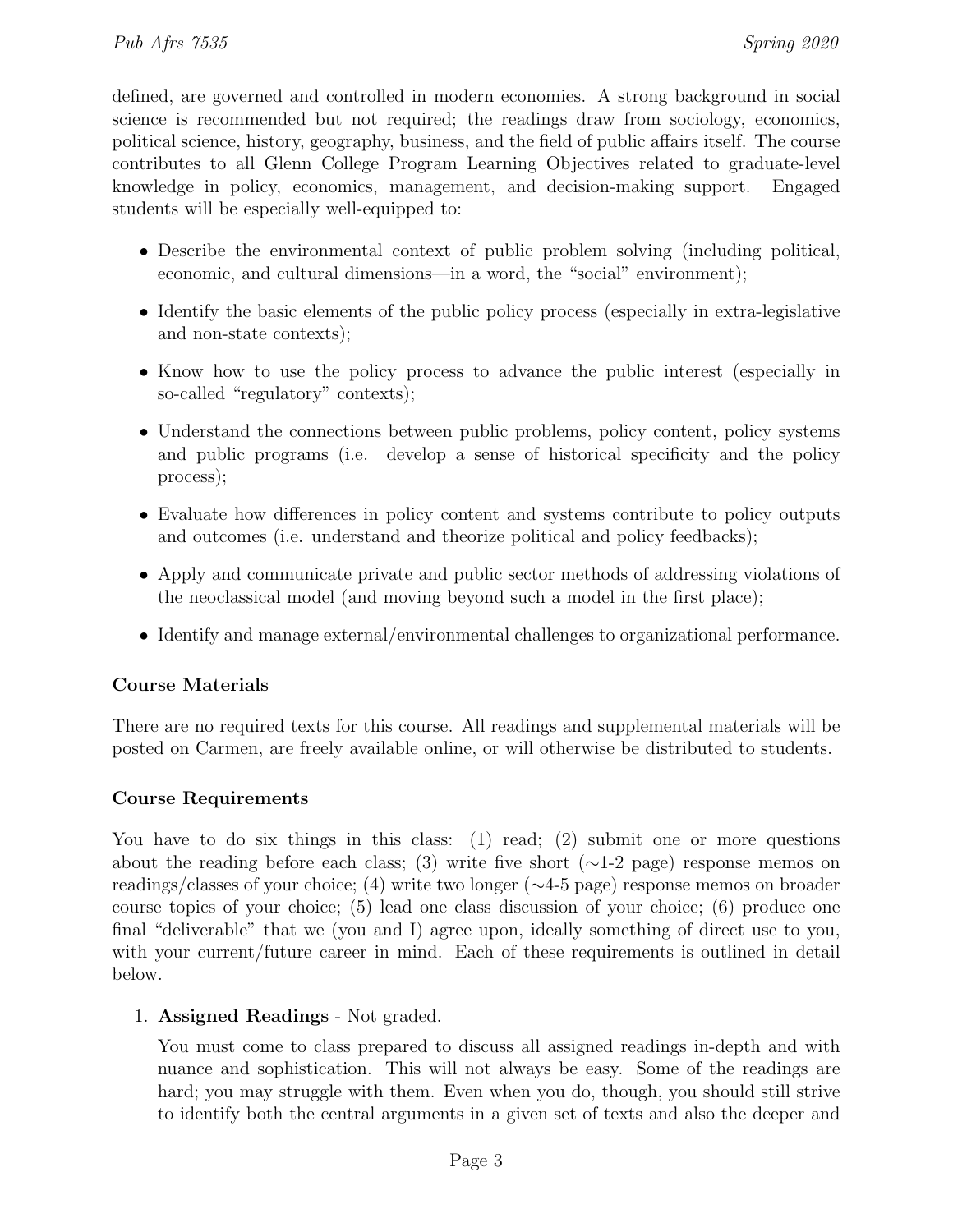more subtle points that arise from each individual reading. There is no mandated set of questions you have to answer as you read, but a useful set things to keep in mind includes:

- Central argument/finding;
- Data used;
- Methods used;
- Implicit or explicit scope conditions (including the historical and geographical specificity of the argument, which is often implicit);
- Theoretical starting points and founding assumptions;
- Secondary and tertiary findings;
- Implications for future research;
- Linkages, similarities, contrasts, and differences across readings.

The last point about similarities and differences is especially important: I will consistently ask you to think carefully and systematically about how the readings relate, why they might have been assigned together, and how they might speak to and inform one another.

I caution you at the outset that the only assumption you can make about a reading on the syllabus is that I judge it to be insightful and useful or provocative—not that it is "good" or "bad" or "right" or "wrong." Such simplistic categorizations are unlikely to be useful in this course. Critique is welcome, but I strongly encourage you to strive for an immanent critique: before moving outside the argument and evidence as presented in a reading (e.g., "so-and-so did not consider such-and-such," or, "the author(s) focused on x when they should have focused on  $y$ ," etc.), try to focus on questions, concerns, and criticisms that develop within the argument as presented: alternative interpretations of the same data, misunderstandings or logical missteps or oversights that emerge out of the reading's own arguments or claims, and so on. There is, of course, an important place for calling for different kinds of research or pushing for asking different kinds of questions, but our primary goal will always be to dig into the readings before moving beyond them, so as to understand and to learn from the authors—granting that their work, like our own, will always have limitations and flaws. More generally, I encourage you to remember that talk—and thus critique—is cheap, while the creative work of actually parsing through data and making an insightful, generative argument is very, very hard. So is actually formulating policy or implementing the law in "real life." We all have lots to learn from these efforts, in order to understand them and in order to move beyond them.

# 2.  $Q \& R$  (Question and Rationale) - 10% of final grade.

For all classes when you do not submit a memo (see (3) and (4) below), you must submit at least one insightful, incisive question that engages with one or more of the assigned readings. You also need to pair that question with a brief rationale. Only one question and rational is required per class; more are okay but multiple questions should be distinct, not just elaborations of the same question. Your question(s) and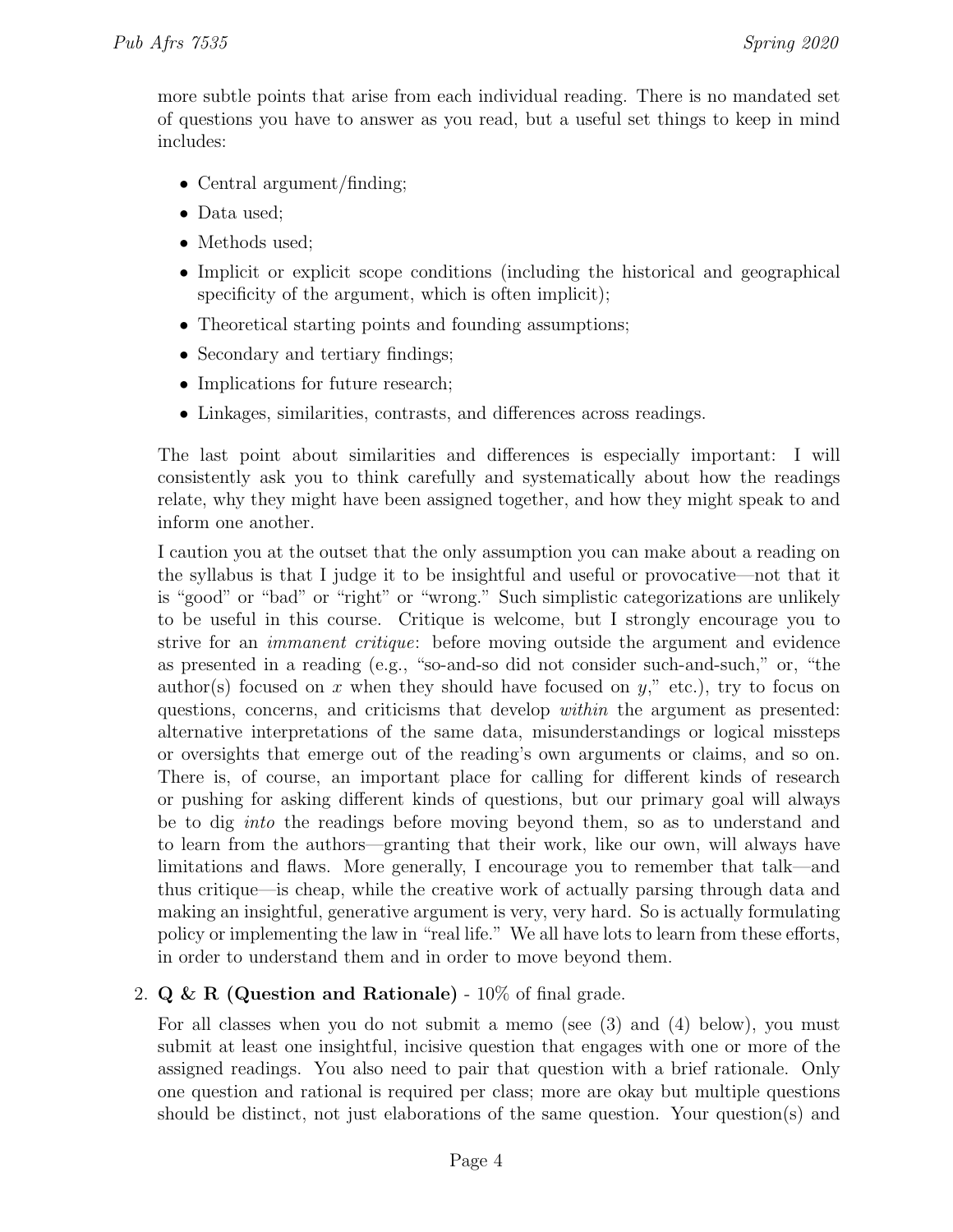rationale(s) should be short: strive to keep each to a single sentence. You can ask clarifying questions, questions about theoretical assumptions, questions about method, questions about concepts or ideas across readings (in the same class or reaching back to previous classes); questions about applications or examples—anything, really, is fair game. Your rationale for each question should be a simple justification for why you asked the question in the first place: why you think your question is important, what difference the implied shift in argument or change in data might make to the authors' argument, why you were confused or unclear about something, what implications your question has for the linkages between one or more readings, how your question relates to previous class discussions, how an analysis or reading relates to a case or example you know of, etc.

Post your Q & R on Carmen; they will help guide class discussion and will provide fodder to help the assigned discussion leader (or the professor!) run the class (see  $\#5$ below).  $Q \& R$  submissions are due at noon before class.

# 3. Short Response Memos - 25% of final grade.

For five of the classes/weeks over the course of the semester, you must write a brief response memo (∼1-2 pages double-spaced; ∼250-500 words) on the assigned readings for that class/week. These short memos can reach across classes within a given week (i.e. synthesize readings from both Tuesday and Thursday classes) or focus on just one class. You can pick which five classes/weeks you to write on—any and all are fine by me. I advise getting some of the memos out of the way early on, but how you space them out is up to you so long as you submit five in total over the course of the semester.

While short, these response memos should dig into central points, deeper questions, and broader connections that emerge within and between readings. The specific format can vary, but you may find it useful to focus on:

- Implications, ideas, concepts, arguments that you found stimulating, worth remembering, and useful for building on;
- Questions, concerns, disagreements that you might have with ideas you encounter;
- Connections, linkages, contradictions between one idea or approach and another within and between readings.

However you approach the short memos, I urge you to stay focused on the argument and evidence as presented by the authors, and the implications that follow from that presentation. See the discussion of immanent critique above, in (1).

Submit your short memos on Carmen; like the  $Q \& R$ , these memos should be public so that your classmates can learn from your insights—and so you can learn from theirs. A formal works cited page is not required, but in-text (author, year, page) citations for the course readings should be included where you cite specific passages. Short memos are due at noon before class.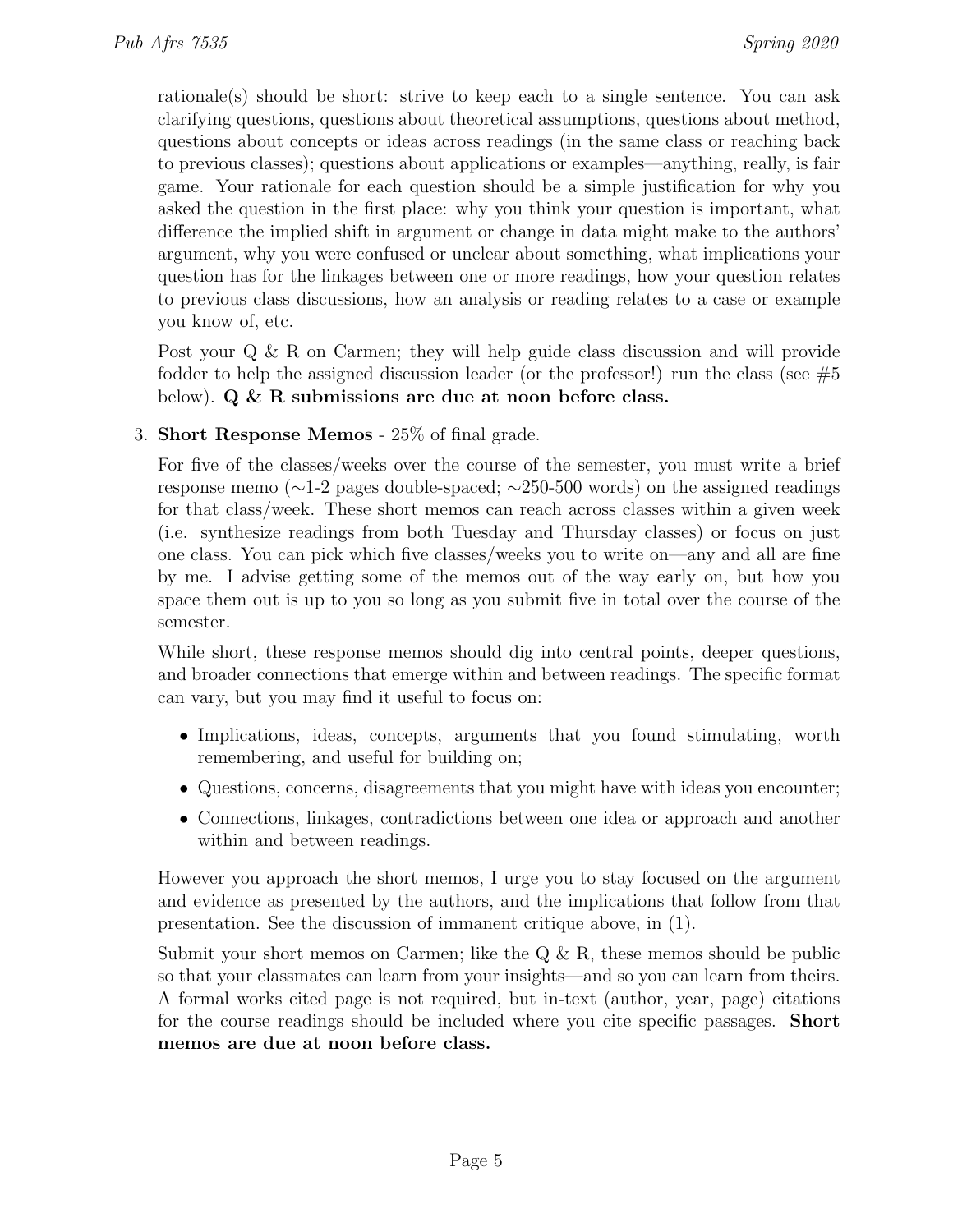4. Long Response Memos - 20% of final grade.

For two of the weeks/topics of your choice, you must prepare a more detailed, longer response memo (∼4-5 pages; ∼800-1200 words) analyzing and synthesizing the weekly readings. Aside from a deeper analysis afforded by more space, two additional features set the long response memos apart from the short response memos:

- (a) Your long memos must be focused on a weekly topic, not an individual class. That means they must be synthetic, bringing together ideas and insights from readings across both classes within a given week—and also other readings from other weeks if you like.
- (b) As with the short memos, you can choose which week's readings you wish to focus on, but you must submit your long memos before the first (i.e. Tuesday) class when we discuss the topic. This means that when you write your long memos, you will have to read ahead: you will need to read both Tuesday's and Thursday's class material before Tuesday—generally, four articles/book selections in total. You will then be something of an expert on the topic for the week; it will informally become part of your responsibility to help lead discussion on the topic for the week.

The purpose of the longer memos is to help you grapple with the readings and respond with questions, criticisms, and new ideas in a deeper, more sophisticated way than is possible in the short response memos. While it is still important to identify and briefly elaborate the central arguments of the readings in a long memo, the main thrust of the longer memos should be on developing promising research ideas suggested by the readings (especially for Ph.D. students) and applying the ideas to real-world cases or experiences (especially for MA/MPA students). If you wish to use the memos as a vehicle for furthering your own work, that's wonderful. When you choose to write a longer memo about a particular topic, you should consult the additional readings for that week as well. A formal works cited page is not required, but in-text (author, year, page) citations for the course readings should be included. Long memos can be sent directly to me (rea.115 [at] osu.edu) or posted to Carmen—up to you. Long memos are due by 9:00 am on Tuesday mornings.

# 5. Participation and Leading Class Discussion - 15% of final grade.

For one class during the semester, you will become the professor: it will be your job to lead class discussion and to guide the rest of us through the readings and important ideas contained within them. It may be wise to pair this responsibility with one of your memos. For the class that you teach, I will meet with you in advance to discuss the readings and to help you refine your lesson plan; we can arrange this meeting in-person the week before the class you will teach. How you approach teaching is up to you: you can plan a lecture (although this class is designed to be a seminar, so discussion should be incorporated), an activity or game, bring in outside materials (video or audio clips), etc. I only ask that you do not assign additional work—we have enough of that as-is! You will have a chance to pick the class you want to teach at the start of the second class of the semester after you've had time to read through the syllabus carefully and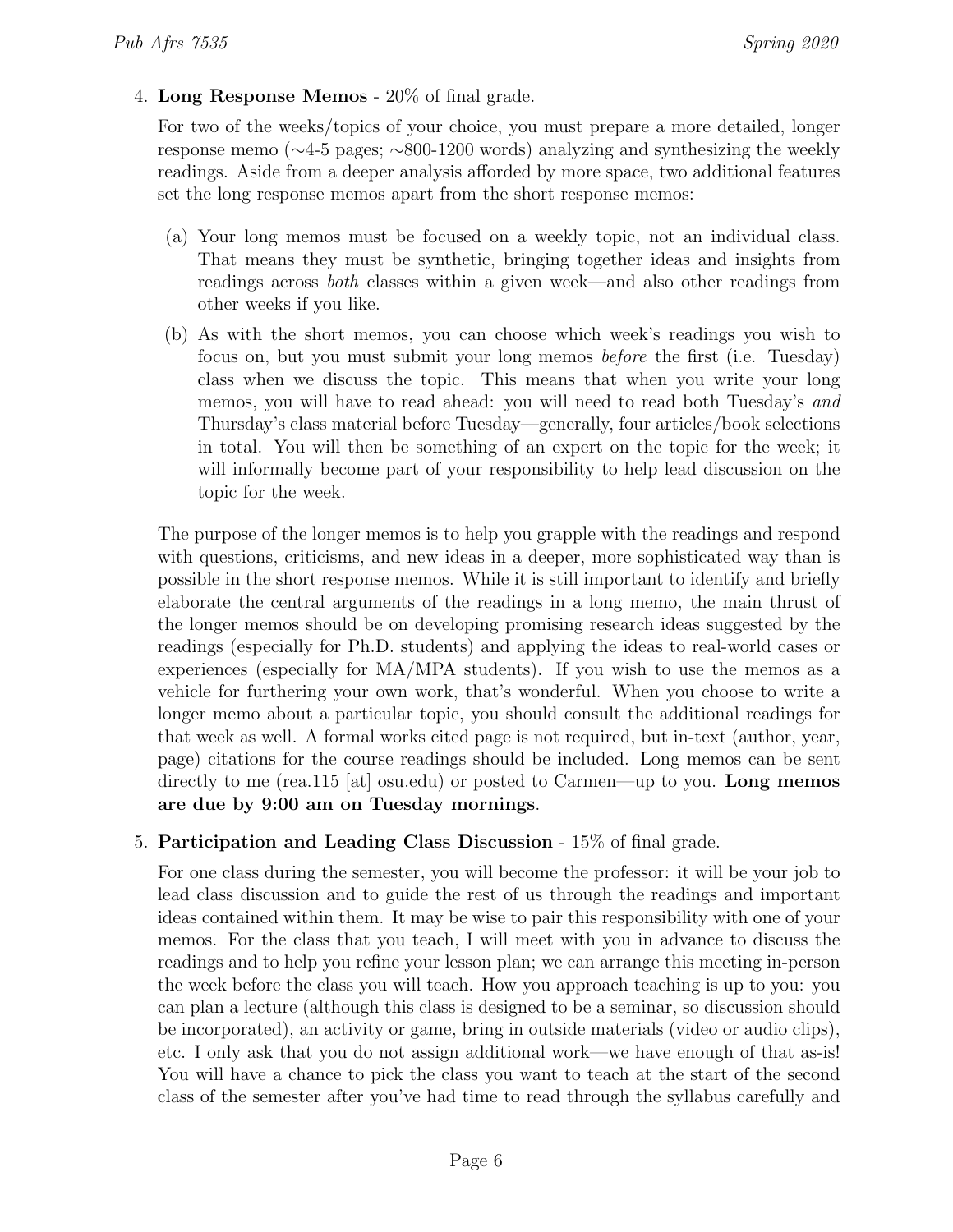get a taste of what the course will be like. This activity will contribute  $\frac{1}{3}$  (5% of 15%) of your participation grade.

In addition to leading a class discussion, you will also be graded on your participation in class, both in-person and (if you don't speak up much in class) online. This is a seminar; you are expected to participate frequently and thoughtfully. This also means you have to come to class (see attendance policy, below). The success of the class depends upon it! Such engagement will contribute <sup>2</sup> ⁄<sup>3</sup> (10% of 15%) of your participation grade.

6. Final Project - 30% of final grade.

The culminating project for this course will be a self-designed and student-generated "deliverable" negotiated between you and me (the professor). Collaboration is possible and even encouraged; group projects are fully acceptable. The goal is to produce a course-related product that is useful to you—that, in other words, will help you push your career ahead.

If you are an aspiring academic, the final product you aim for might be the literature review for a paper you hope to write someday; a preliminary exploration of a question or area of research you'd like to pursue; an annotated syllabus for a "regulation" (or "tech governance" or "environmental policy" or similar) course you would love to teach in the future; a grant or fellowship proposal closely related to the course content; or, depending on your stage as a student and your level of ambition, the draft of a paper that you would like to eventually submit for publication. This last option is especially ambitious, but I am open to negotiating it depending on your career stage, level of interest, and the promise of the idea/paper.

If you are a current or aspiring practitioner, all of the above options are open to you, too, but you may also want to conduct a stakeholder analysis and develop an action plan for pursing an administrative rule change you/your organization wants to push for; draft a careful response (public comment) to a proposed rule change relevant to your work/organization; explore and develop a novel interpretation of an existing rule that affects your work in ways that would help you/your organization achieve a specific goal; develop a non-state regulatory policy for your organization (e.g. a specific corporate social responsibility policy/practice); or develop an action plan for wielding non-state regulatory power (e.g. building a coalition or campaign to change a firm's or government's behavior without legislation or a rule change).

Other options are possible, too; we will negotiate the specifics of your final project one-on-one on a case-by-case basis. Over the course of the semester will will meet at least three times to discuss your project: once to select your topic, decide on your "deliverable", and make sure your goal is achievable during the semester; and twice to make sure you are on-track and making good progress on your work. It is your responsibility to schedule these meetings within the general time slots I make available.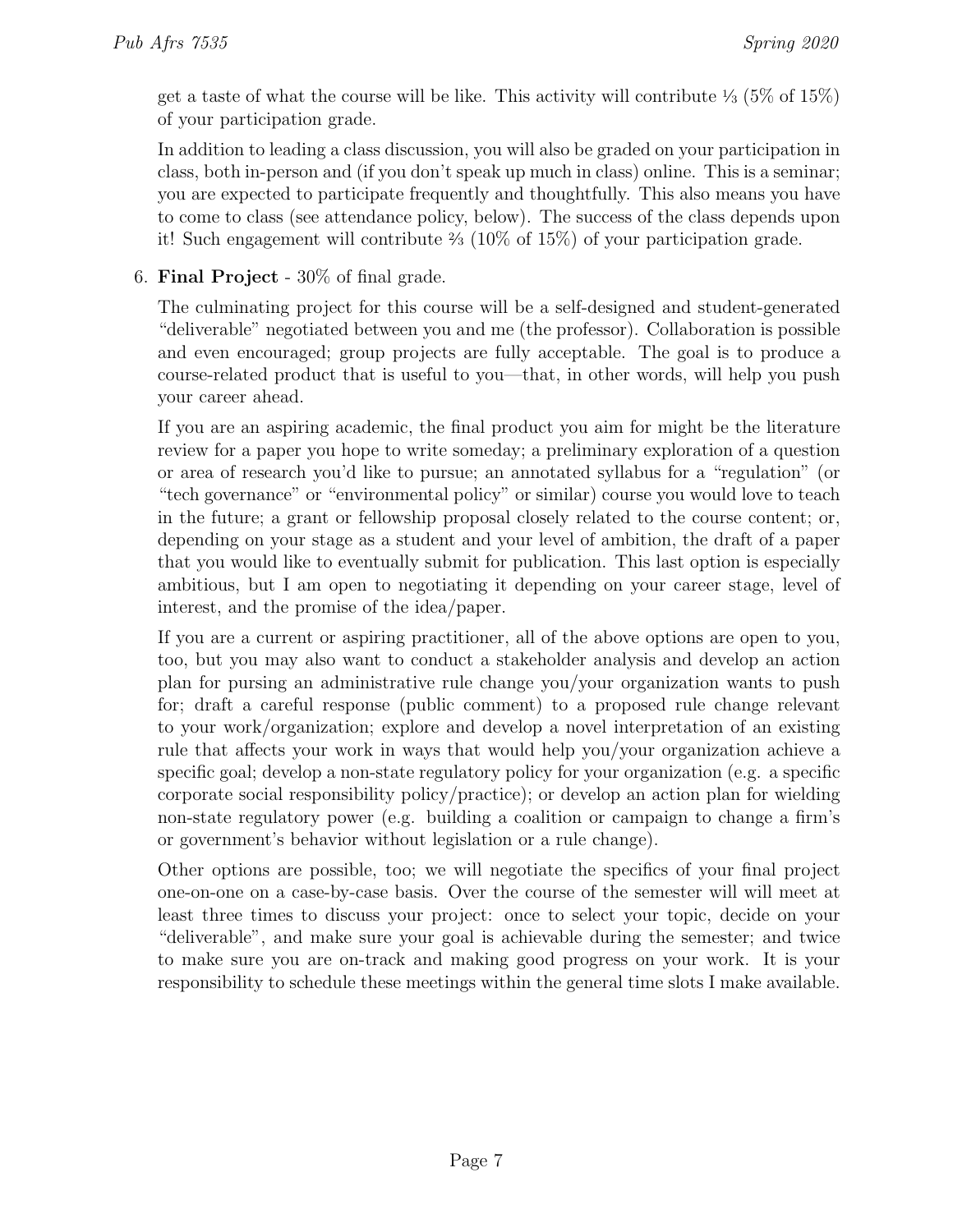# Grading

Summary of grade weights by category

| $Q \& R$ Submissions:                           | $10\%$ |
|-------------------------------------------------|--------|
| Short Response Memos $(5 \t@ 5\%)$ :            | 25%    |
| Long Response Memos $(2 \tQ 10\%)$ :            | $20\%$ |
| Participation and Leading Class Discussion: 15% |        |
| Final Assignment:                               | $30\%$ |

Percent-to-letter translations

<span id="page-7-0"></span>

| A $+:$ n/a        | $B + 88.0 - 89.9$ | $C_{+}$ : 78.0-79.9 | $D_{+}$ : 68.0-69.9 | E: 60 |
|-------------------|-------------------|---------------------|---------------------|-------|
| A: $93.0 - 100$   | B: 83.0-87.9      | C: 73.0-77.9        | D: 60.0-67.9        |       |
| A-: $90.0 - 92.9$ | $B-80.0-82.9$     | C-70.0-72.9         |                     |       |

Numerical grades are rounded to the nearest 10th of a percent. Thus, a 92.96 is rounded to 93.0 (an A); 92.94 is rounded to 92.9 (an A-). 92.95 is rounded up. All final grade assignments are made at the sole discretion of the instructor. Generally, this works to the benefit of students. :)

# Late Work

In general, late work is not accepted; exceptions will be made on a case-by-case basis. I understand that life can take unexpected twists and turns; I also know that you may need some flexibility to manage those challenges as they arise. In general, planned and easily foreseeable events like weddings, religious holidays (when not disclosed in advance; see below), conferences, or the requirements of other courses are not excuses for missing major assignments; please contact me in advance of such conflicts to make alternative arrangements if you expect to need them. If extenuating and unforeseeable circumstances do prevent you from completing a major assignment on-time, then you must contact the instructor as soon as possible, ideally before the due date and absolutely no more than 48 hours after. Generally, final assignment grades will be reduced by  $\frac{1}{3}$  (A to A-; A- to B+; and so on) for each day they are late.

# Religious Holidays

Absence can be excused for religious observances and students can reschedule without penalty required class work that may fall on religious holidays. These arrangements should be made as far in advance as possible, but at a minimum, 48 hours prior to the observance. Assignments, quizzes, or exams missed due to a religious observance will not be excused if a student does not provide the instructor with 48 hours of advance notice. As long as advance notice is give, however, all reasonable efforts will be made to accommodate religious conflicts.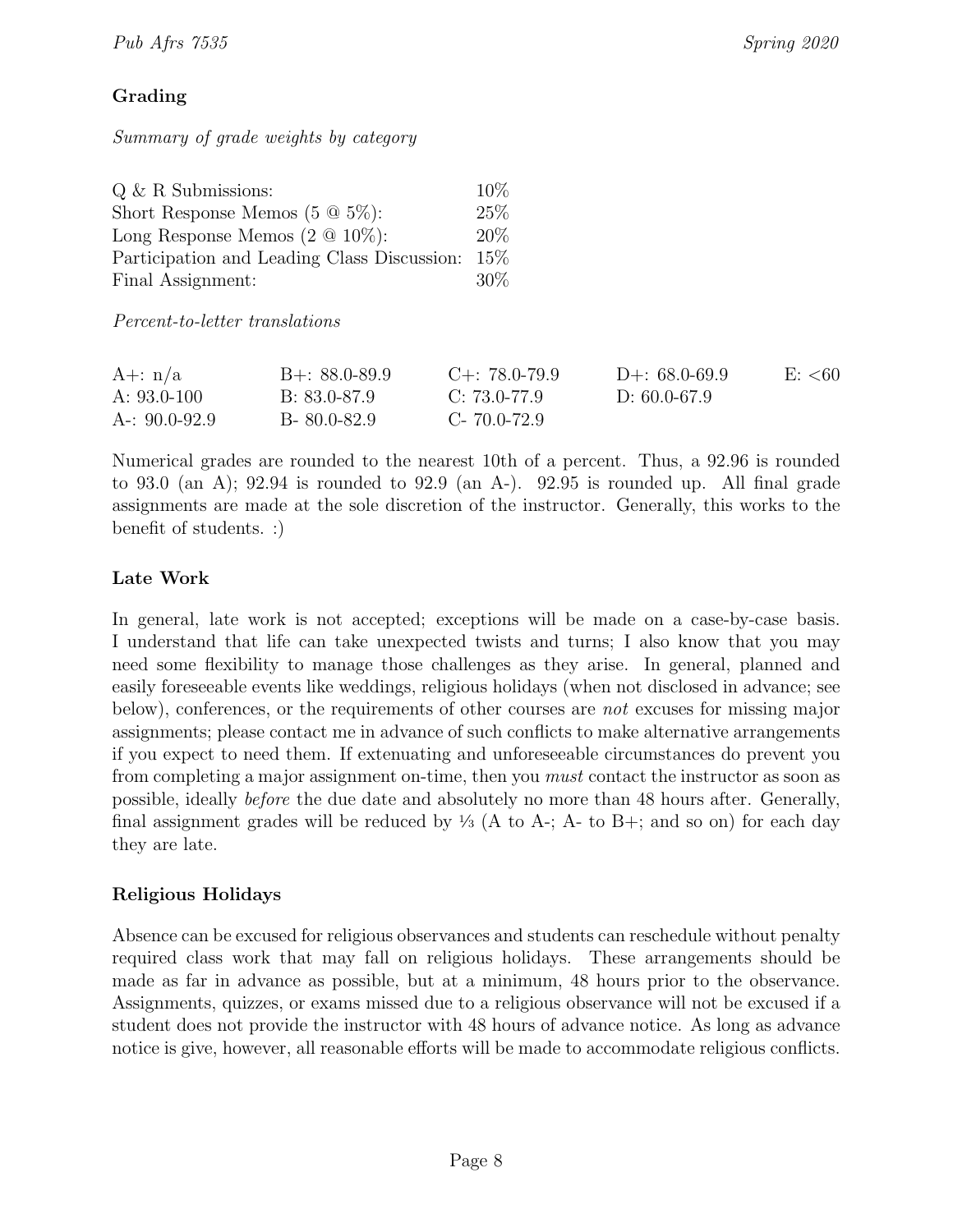# Attendance Policy

Attendance is required and will be incorporated into your participation grade. You can miss class up to two times with no questions asked; please just notify me in advance. Any absences beyond that require documentation/discussion with me in order for them not to impact your grade.

### Academic Misconduct Policy

The Ohio State University and the Committee on Academic Misconduct (COAM) expect that all students have read and understand the University's Code of Student Conduct and that all students will complete all academic and scholarly assignments with fairness and honesty. Failure to follow the rules and guidelines established in the University's Code of Student Conduct may constitute "Academic Misconduct." Sanctions for the misconduct could include a failing grade in this course and suspension or dismissal from the University.

The Ohio State University's Code of Student Conduct, Section 3335-23-04 defines academic misconduct as: "Any activity that tends to compromise the academic integrity of the University, or subvert the educational process." Examples of academic misconduct include (but are not limited to) plagiarism, collusion (unauthorized collaboration), copying the work of another student, and possession of unauthorized materials during an examination. Ignorance of the University's Code of Student Conduct is never considered an "excuse" for academic misconduct.

# Glenn College Diversity Values Statement

The Glenn College is committed to nurturing a diverse and inclusive environment for our students, faculty, staff, and guests that celebrates the fundamental value and dignity of everyone by recognizing differences and supporting individuality. We are dedicated to creating a safe space and promoting civil discourse that acknowledges and embraces diverse perspectives on issues and challenges that affect our community.

# Discourse and Respect in the Classroom and Beyond

Public affairs and social science more generally deals with domains of life and ideas where differences of opinion, often grounded in deeply held personal beliefs and senses of self, are almost certain to surface in discussion, both in the classroom and far beyond. "Regulation" as a topic may not seem prone to eliciting strong opinions about sensitive or "triggering" topics, but even in this class, these kinds of delicate, personal, and deeply important ideas may surface.

With this in mind, I offer a gentle reminder that it is *always* your responsibility to think carefully before you speak so that you are sure to share your ideas in ways that are not belittling and that absolutely respect others' dignity and humanity. Attacks on other people, as individuals or as groups, are inappropriate and will not be tolerated in the classroom.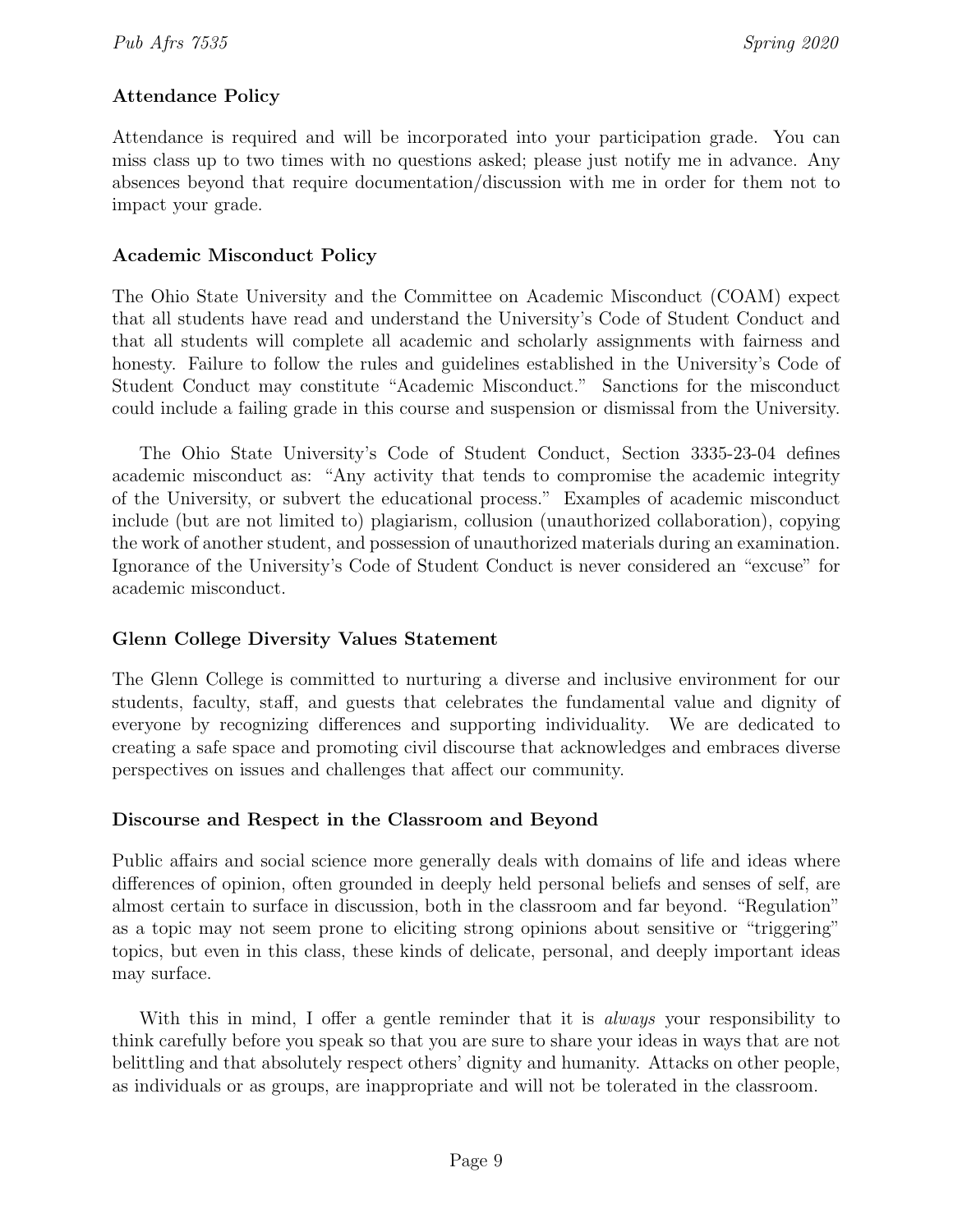At the same time, I also ask that you strive to assume positive intent on the part of others—at least as much as you reasonably can. This means that barring direct attacks, you should try your best to assume that people—including me—are at least attempting to be kind and are not trying to offend you—that, in short, their words are well-intended, even if what they say is (in your view) misguided, mean, or offensive. You are absolutely within your rights to point out this offensiveness, but again, you should always strive to do so in ways that are not themselves belittling or dehumanizing. I truly appreciate your efforts to this end; I recognize that being forgiving and compassionate in this way can be difficult and always takes presence of mind and conscious effort.

I also note that I cannot unilaterally promise that our classroom will always be a "safe space," insomuch as troubling and triggering ideas or topics may come up, sometimes unpredictably. As much as possible, I will try to provide advance warning of difficult and sensitive topics. If needed, please take care of yourself when we are discussing or otherwise thinking about sensitive issues. You may leave the room at anytime if you feel the need to. You can also debrief with a friend, contact a Sexual Violence Support Coordinator at 614-292-1111, or contact Counseling and Consultation Services at 614-292-5766. If you feel unsafe, disrespected, or discriminated against for any reason, please inform me (the instructor) or another faculty or staff member you feel comfortable speaking with. We will work to resolve the issue as quickly as possible. Per the Glenn College Diversity Values Statement above, my goal is always to "celebrate the fundamental value and dignity of everyone in the classroom by recognizing differences and supporting individuality"—and to do so in service of deep, critical, and wide-ranging intellectual engagement with the ideas and content we are studying.

### Mental Health Statement

As a student you may experience a range of issues that can cause barriers to learning, such as strained relationships, increased anxiety, alcohol/drug problems, feeling down or depressed, difficulty concentrating and/or lack of motivation. These mental health concerns or stressful events may lead to diminished academic performance or reduce your ability to participate in daily activities.

The Ohio State University offers services to assist you with addressing these and other concerns you may be experiencing. If you or someone you know is suffering from any of the aforementioned conditions, you can learn more about the broad range of confidential mental health services available on campus via the Office of Student Life Counseling and Consultation Services (CCS) by visiting <http://ccs.osu.edu> or calling 614-292-5766. CCS is located on the 4th Floor of the Younkin Success Center and 10th Floor of Lincoln Tower. You can reach an on-call counselor when CCS is closed at 614-292-5766 and 24 hour emergency help is also available through the 24/7 National Suicide Prevention Hotline at 1-800-273-TALK or at [http://suicidepreventionlifeline.org.](http://suicidepreventionlifeline.org)

Also, the OSU Student Advocacy Center is a resource designed to help students navigate OSU and to resolve issues of all sorts that they encounter at the University. For more information, visit [http://advocacy.osu.edu/.](http://advocacy.osu.edu/)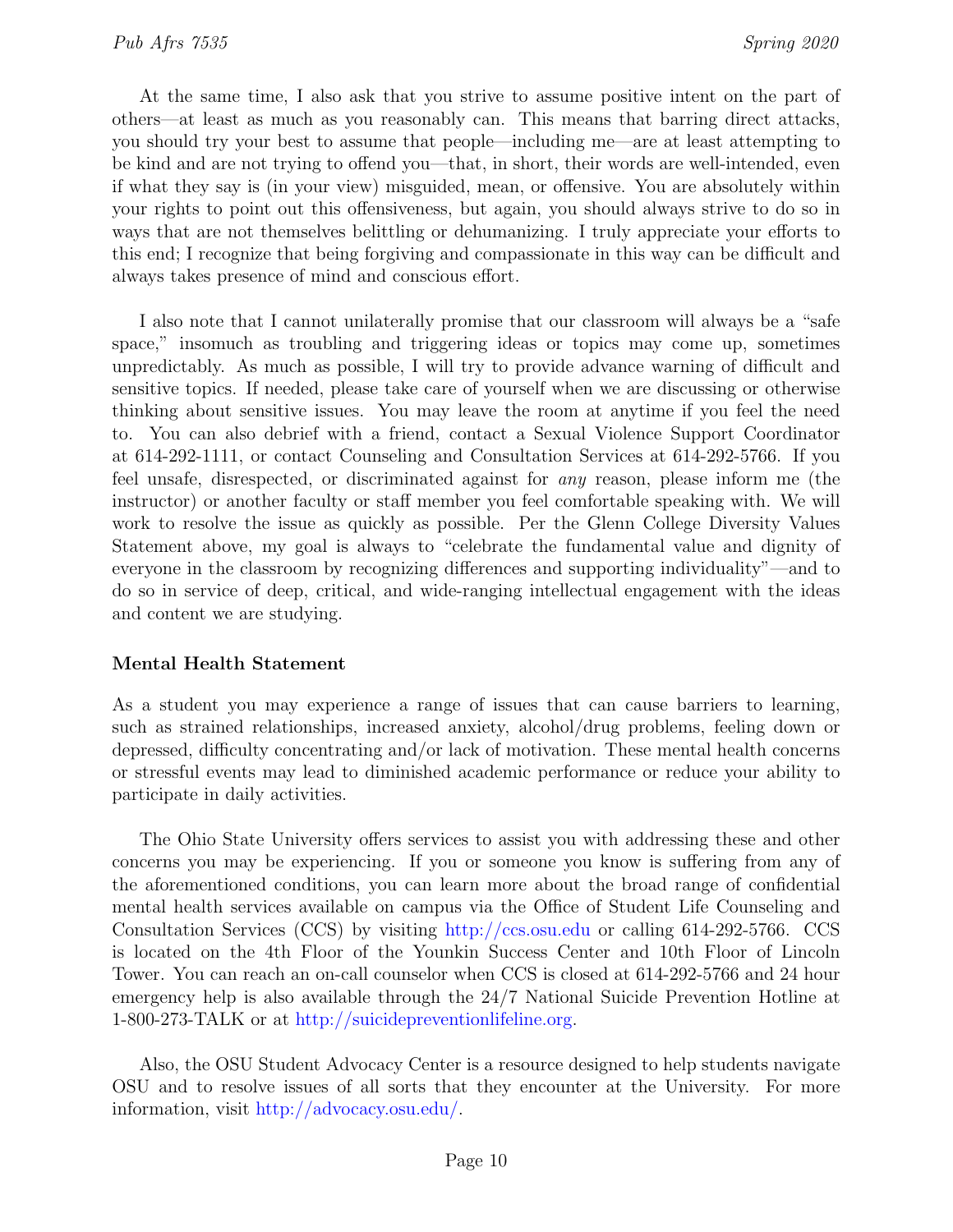# Writing Assistance

The Writing Center is a key resource for writing assistance. The following is from their website [\(https://cstw.osu.edu/students\)](https://cstw.osu.edu/students): The Writing Center works "one-one-one with undergraduate and graduate students, faculty, and staff at Ohio State on writing projects. Writing consultants are able to review writing at any stage, from brainstorming to a final draft, as well as help with non-paper assignments such as presentations, blogs, etc." Consultants are available by appointment, on a walk-in basis, or online.

# Student Accommodation Policy

The University strives to make all learning experiences as accessible as possible. If you anticipate or experience academic barriers based on your disability (including mental health, chronic or temporary medical conditions), please let me (the instructor) know immediately so that we can privately discuss options for supporting your learning and success. To establish reasonable accommodations, I may request that you register with Student Life Disability Services (SLDS). After registration, make arrangements with me as soon as possible to discuss your accommodations so that they may be implemented in a timely fashion.

SLDS contact information:

slds@osu.edu 614-292-3307 <slds.osu.edu> 098 Baker Hall, 113 W. 12th Avenue.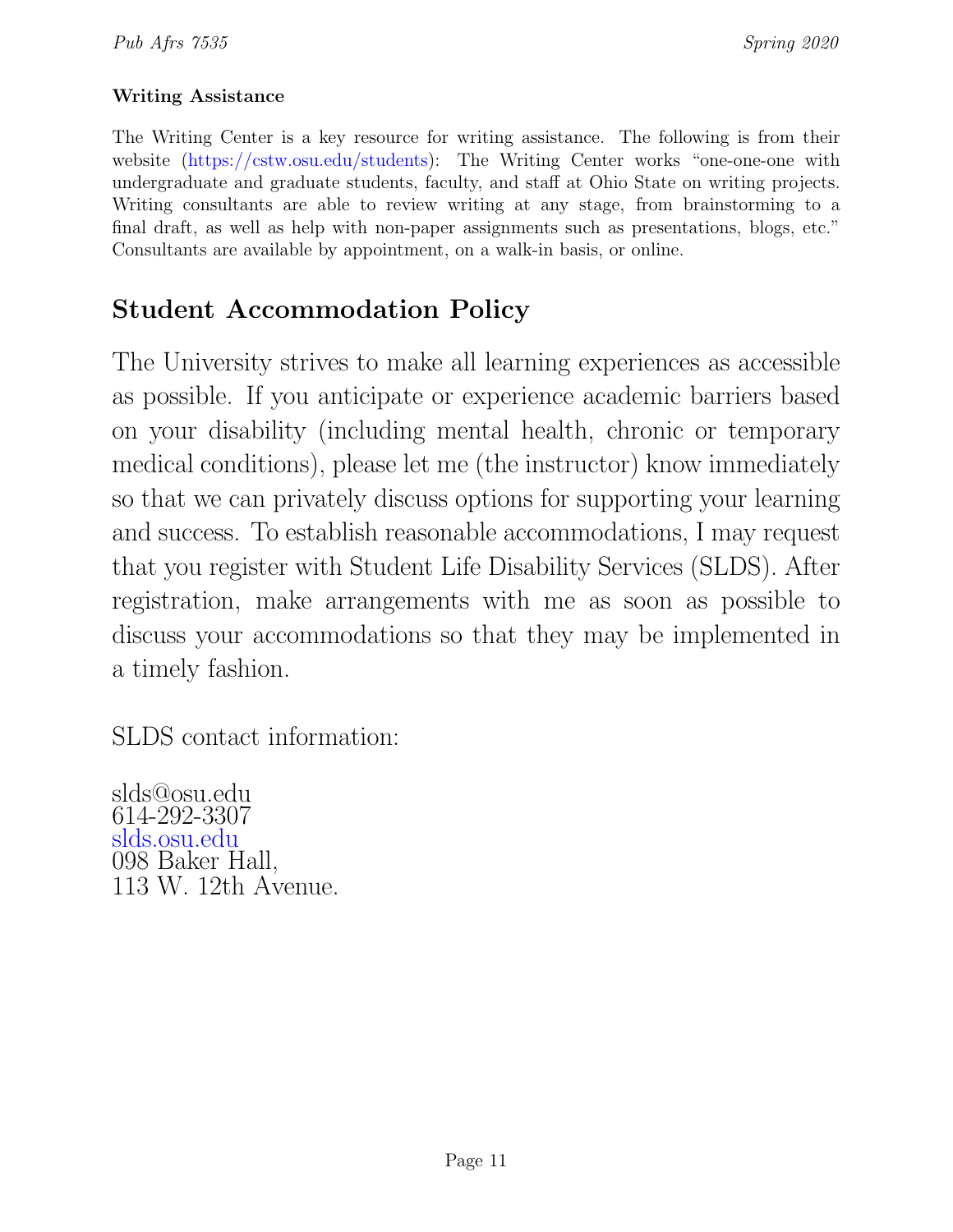# Course Schedule and Table of Contents

Part 1: [Foundations](#page-7-0) - p. 13

[Week 1 - Power & Control in the Economy 1: Views from Economics and Sociology - p. 13](#page-7-0)

[Week 2 - Power & Control in the Economy 2: Forms and Sources of Power - p. 15](#page-13-0)

[Week 3 - Bureaucracy and Administrative Control - p. 17](#page-14-0)

[Week 4 - Instituting and Organizing Regulation - p. 19](#page-14-0)

Part 2: [Complications](#page-19-0) p. 21

[Week 5 - The Endogeneity of Law and Regulation - p. 21](#page-19-0)

[Week 6 - Autonomy Revisited: Insider Activists and Institutional Entrepreneurs - p. 23](#page-21-0)

[Week 7 - The Organization of Administrative Politics - p. 25](#page-23-0)

[Week 8 - Feedbacks and Unintended Consequences - p. 27](#page-25-0)

# Part 3: Wicked [Problems](#page-28-0) - p. 30

[Week 9 - Environmental Protection - p. 30](#page-28-0)

- [Week 10 Climate Change and Global Supply Chains p. 32](#page-30-0)
- [Week 11 Anti-Trust and Finance in the New Gilded Age p. 34](#page-31-0)

[Week 12 - The Classic Case of Public Utilities - p. 36](#page-33-0)

[Week 13 - Privacy and Control in an Era of Mass Surveillance - p. 37](#page-35-0)

[Week 14 - Algorithms and New Forms of Control & Wrapping Up - p. 39](#page-37-0)

[Week 15 - Reading Days and Final Project Due - p. 39](#page-38-0)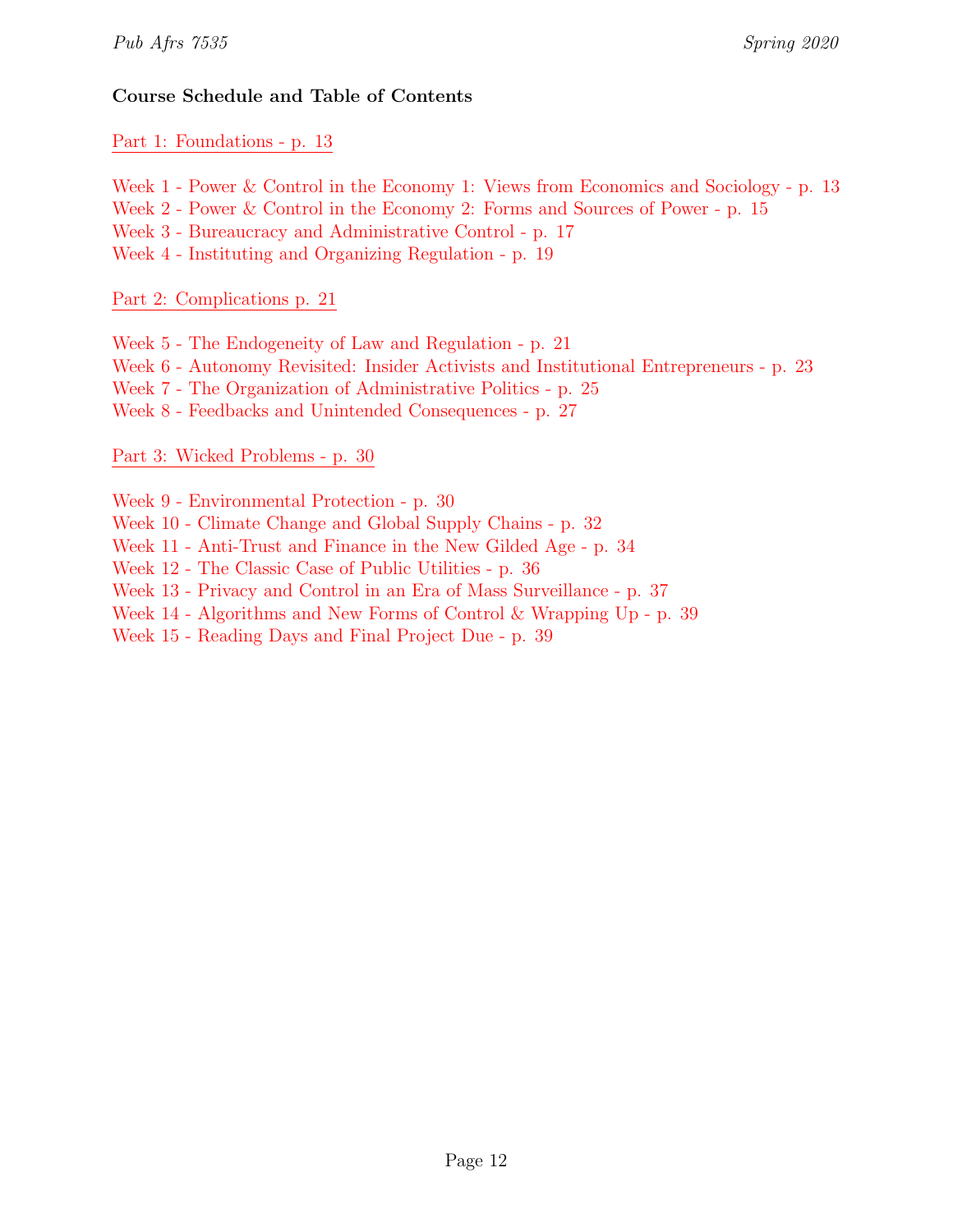# Part 1: Foundations

Week 1 - Power and Control in the Economy, Part 1: Views from Economics and Sociology

### Class 1 - 1/7 - Foundations 1.1 - A Classical Economic View

### Primary Readings:

- 1. Posner, R. A. (1974). Theories of Economic Regulation. National Bureau of Economic Research, Working Paper (41), 1–44.
- 2. Carrigan, C., & Coglianese, C. (2015). George J. Stigler, "The Theory of Economic Regulation". In M. Lodge, E. C. Page, & S. J. Balla (Eds.), The Oxford Handbook of Classics in Public Policy and Administration (pp. 287–299). Oxford University Press.

### Examples to think with (required):

3. Drucker, J., & Tankersley, J. (2019). How Big Companies Won New Tax Breaks From the Trump Administration. The New York Times, December 30.

### Supplemental Readings:

Stigler, G. J. (1971). The theory of economic regulation. The Bell Journal of Economics and Management Science, 2(1), 3–21.

Peltzman, S. (1976). Toward a more general theory of regulation. The Journal of Law and Economics,  $19(2)$ ,  $211-240$ .

B<sub>o</sub>, E. D. (2006). Regulatory capture: A review. *Oxford Review of Economic Policy*,  $22(2)$ , 203-225.

Jones, D. N. (1988). Regulatory concepts, propositions, and doctrines: Casualties and survivors. *Journal of Economic Issues*, 22(4), 1089–1108.

Laffont, J.-J., & Tirole, J. (1991). The politics of government decision-making: A theory of regulatory capture. The Quarterly Journal of Economics, 106 (4), 1089–1127.

# Class 2 - 1/9 - Foundations 1.2 - A Sociological Corrective

Primary Readings:

- 1. Vogel, S. K. (2018). Marketcraft: How Governments Make Markets Work. Oxford University Press, ch. 1.
- 2. Schneiberg, M., & Bartley, T. (2001). Regulating american industries: Markets, politics, and the institutional determinants of fire insurance regulation. American *Journal of Sociology, 107(1), 101–146.*

Examples to think with (required):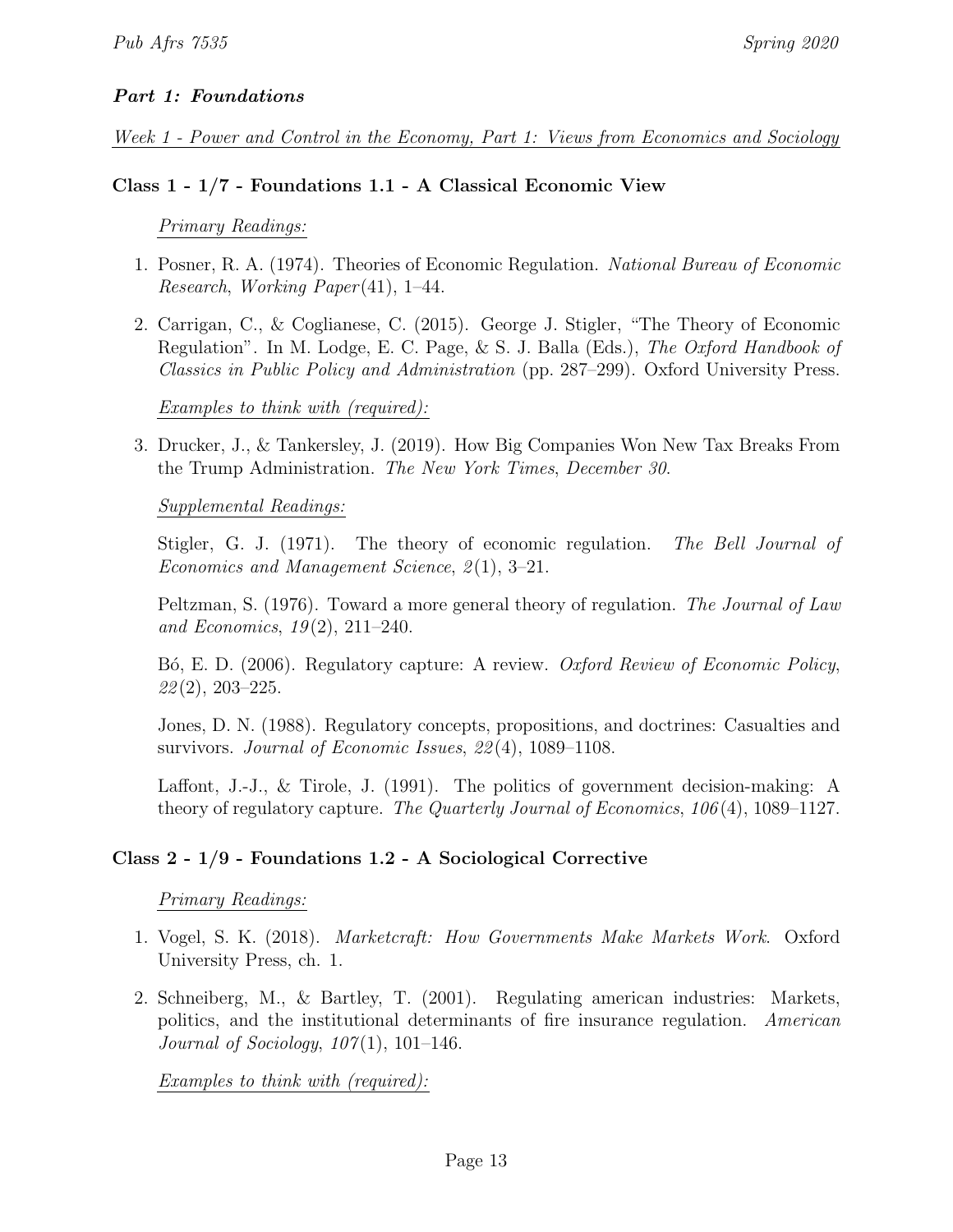<span id="page-13-0"></span>3. Markham, J. M. (1984). In a 'Dying' Forest, the German Soul Withers Too. The New York Times, May 25.

Supplemental Readings:

Polanyi, K. (1957). The economy as instituted process. In K. Polanyi, C. M. Arensberg, & H. W. Pearson (Eds.), Trade and market in the early empries (Chap. 13, pp. 243–270). The Free Press.

Polanyi, K. ([1944] 2001). The great transformation: The political and economic origins of our time. Beacon Press, pp.  $59-80$ ,  $141-157$ .

Granovetter, M. (1985). Economic action and social structure: The problem of embeddedness. American Journal of Sociology, 91(3), 481–510.

Granovetter, M. (2017). Society and Economy: Framework and Principles. Harvard University Press, pp. 135–170.

Krippner, G. R., & Alvarez, A. S. (2007). Embeddedness and the intellectual projects of economic sociology. Annual Review of Sociology, 33 (1), 219–240.

Hooks, G. (1990). From an Autonomous to a Captured State Agency: The Decline of the New Deal in Agriculture. American Sociological Review, 55 (1), 29–43.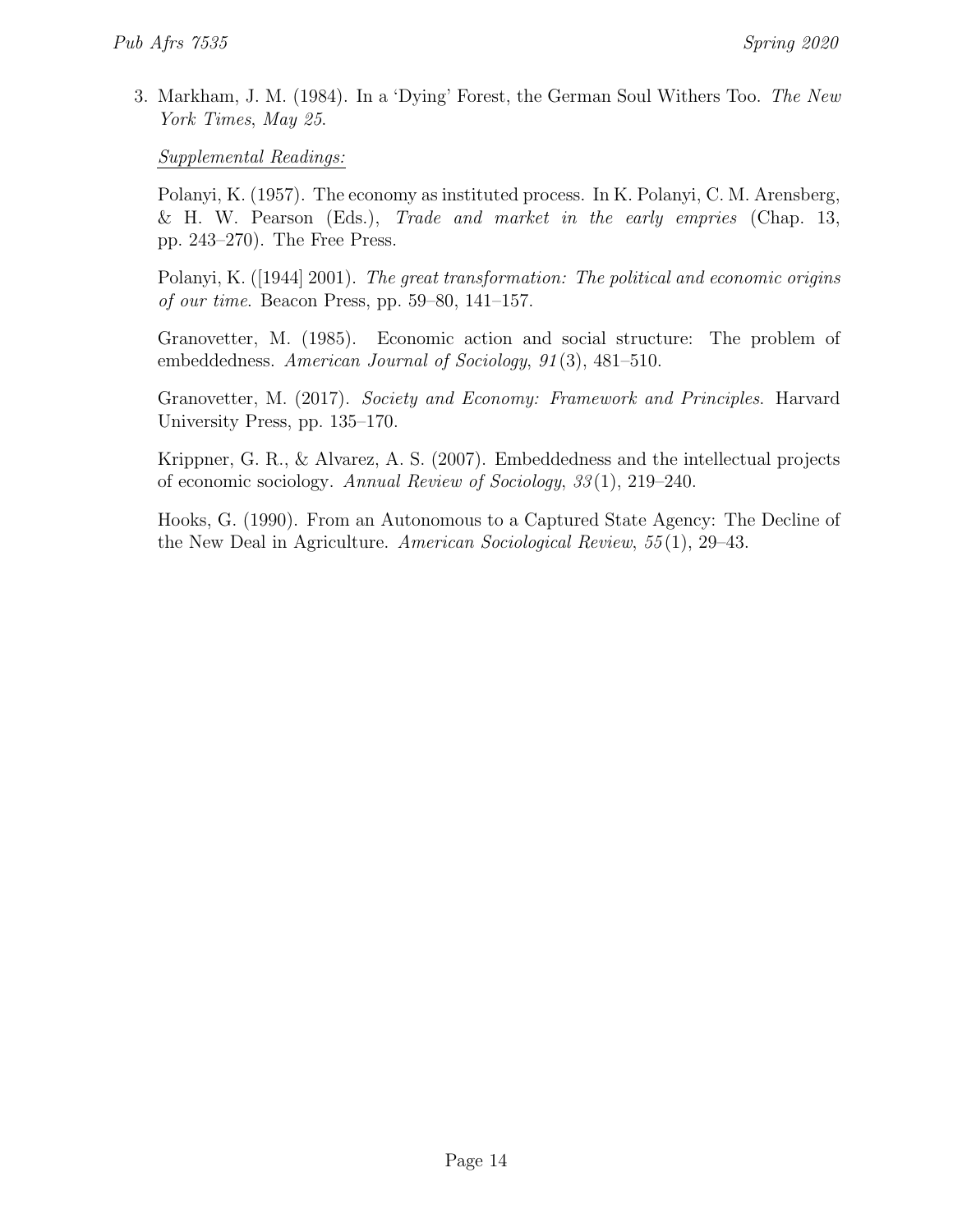#### Week 2 - Power and Control in the Economy, Part 2: Forms and Sources of Power

#### Class 3 - 1/14 - Foundations 1.3 - Considering Power More Carefully

#### Primary Readings:

- 1. Granovetter, M. (2017). Society and Economy: Framework and Principles. Harvard University Press, pp. 91–134.
- 2. Mann, M. (1993). The sources of social power: The rise of classes and nation-states, 1760-1914. Cambridge University Press, pp. 44–75.

Examples to think with (required):

3. Carpenter, D. P. (2010). Reputation and Power: Organizational Image and Pharmaceutical Regulation at the FDA. Princeton University Press, pp. 15–25.

#### Supplemental Readings:

Weber, M. (1978). Economy and society: An outline of interpretive sociology. University of California Press, pp. 941–948.

Perrow, C. (2014). Complex organizations: A critical essay. Echo Point Books & Media, LLC., pp. 258–278.

Pfeffer, J., & Salancik, G. R. (2003 [1978]). The External Control of Organizations: A Resource Dependence Perspective. Stanford University Press, pp. 39–61.

Pfeffer, J. (1981). Power in Organizations. Marshfield, Mass: Pitman Publishing Corp., pp. 97–135.

Lukes, S. (2005). Power, second edition: A radical view. Palgrave Macmillan, pp. 14–60.

#### Class 4 - 1/16 - Foundations 1.4 - Wither Power? Or, the Power of Culture

Primary Readings:

- 1. Dobbin, F. (1994). Forging industrial policy: The united states, britain, and france in the railway age. Cambridge University Press, pp. 1–27.
- 2. Fourcade, M. (2011). Cents and sensibility: Economic valuation and the nature of "Nature". American Journal of Sociology,  $116(6)$ , 1721–77.

Examples to think with (required):

<span id="page-14-0"></span>3. Mayyasi, A. (2016). How Children Went from Worthless to Priceless. priceonomics.com, June 30, [https : / / priceonomics . com / the - price - of - a](https://priceonomics.com/the-price-of-a\bibrangedash child/)  $\setminus$ [bibrangedashchild/.](https://priceonomics.com/the-price-of-a\bibrangedash child/)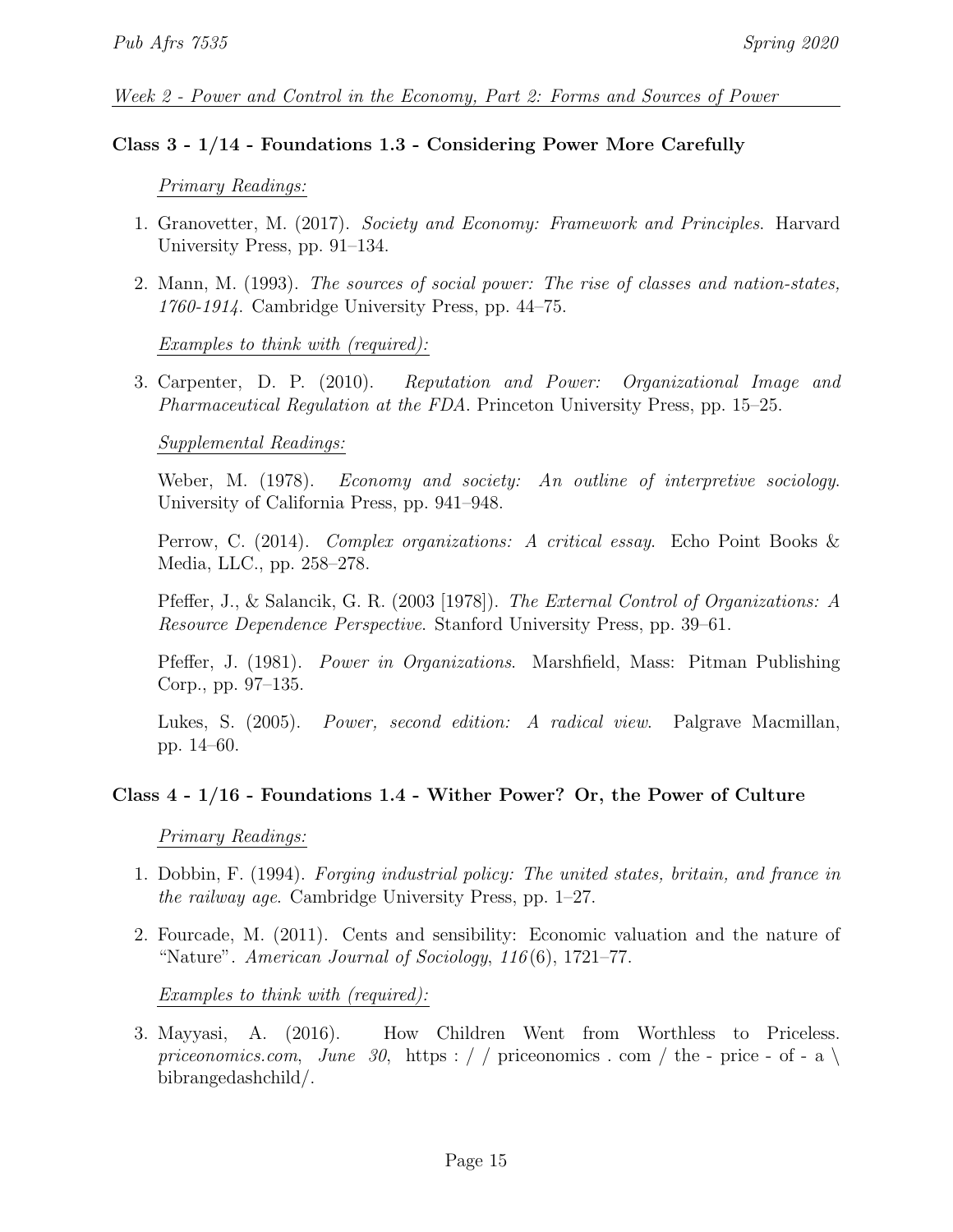# Supplemental Readings:

Fourcade, M. (2009). Economists and societies: Discipline and profession in the united states, britain, and france, 1890s to 1990s. Princeton University Press, pp. 1–30.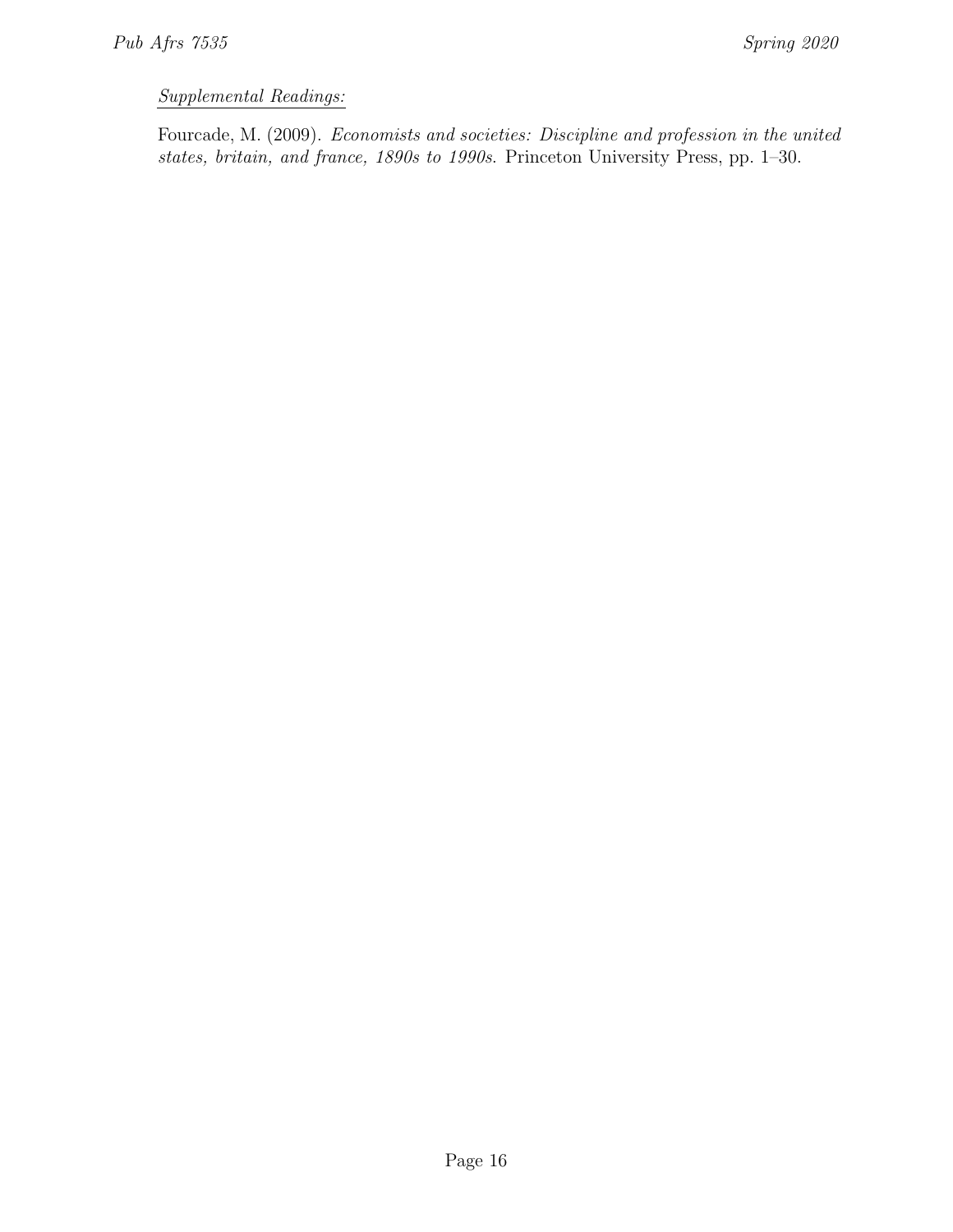### Class 5 - 1/21 - Foundations 1.5 - Bureaucracy and Autonomy

### Primary Readings:

- 1. Carpenter, D. P. (2001). The Forging of Bureaucratic Autonomy: Reputations, Networks, and Policy Innovation in Executive Agencies, 1862-1928. Princeton University Press, pp. 1-36, optional pp. 179-211.
- 2. Rourke, F. E. (1984). Bureaucracy, politics, and public policy (3rd edition). Boston: Little, Brown, pp. 15–47.

### Examples to think with (required):

3. Watch [The Poison Squad](https://www.pbs.org/wgbh/americanexperience/films/poison-squad/), a PBS documentary about the work and legacy of Dr. Harvey Wiley, who is sometimes referred to as the father of the FDA and who pioneered food safety regulation in the United States. (Wiley is also a central figure in the second portion of the Carpenter [\(2001\)](#page-0-0) selection, above.)

As you watch, keep many of the dynamics we've discussed in class in mind: the autonomy of bureaucrats, their power and discretion to regulate, the ways that bureaucrats and agencies can leverage networks of political support to act autonomously from presidents, public interest and capture theories of regulation, the role of legitimacy crises in instituting regulation, etc. There is LOTS lurking behind the surface of the documentary—more, probably, than the filmmakers even realize. Watch the film with an eye for all of the linkages to the literature we've read and discussed in class.

### Supplemental Readings:

Kaufman, H. (2006). The forest ranger (Special Reprint Edition). Washington, DC: Routledge.

Weber, M. (1978). Economy and society: An outline of interpretive sociology. University of California Press, pp. 956–962, 971–983, 987–994.

Carpenter, D. P. (2010). Reputation and Power: Organizational Image and Pharmaceutical Regulation at the FDA. Princeton University Press, pp. 33–70.

Cook, B. J. (1988). Bureaucratic politics and regulatory reform: The epa and emissions trading. Greenwood Publishing Group, Incorporated.

Lipsky, M. (2010 [1980]). Street-Level Bureaucracy: Dilemmas of the Individual in Public Service, 30th Anniversary Expanded Edition (30 Any Exp edition). New York: Russell Sage Foundation.

Maupin, J. R. (1993). Control, Efficiency, And The Street-Level Bureaucrat. *Journal* of Public Administration Research and Theory,  $3(3)$ ,  $335-357$ .

Blau, P. M. (1972 [1955]). The dynamics of bureaucracy. University of Chicago Press.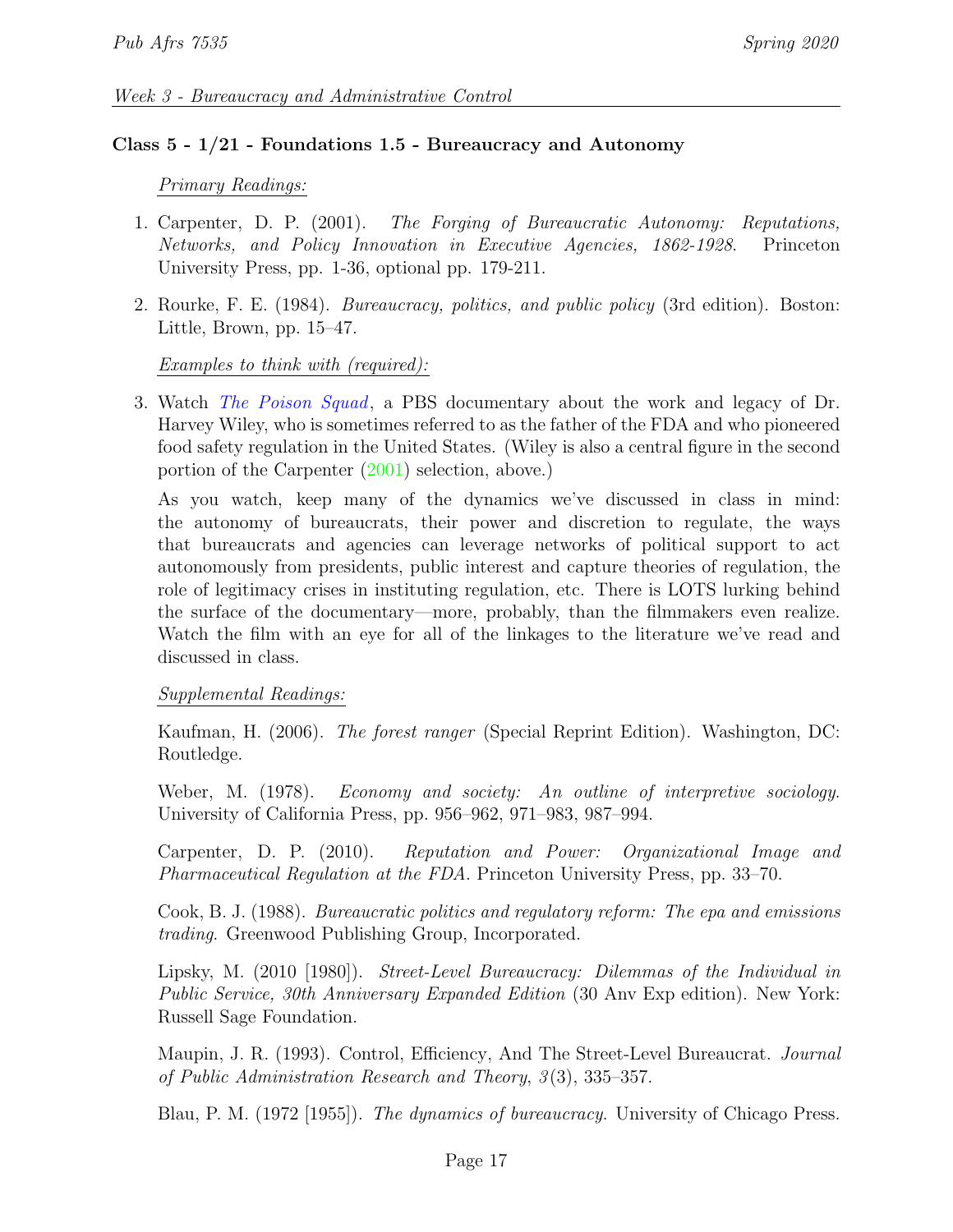### Class  $6 - 1/23$  - Foundations 1.6 - Rule-making and Administrative Politics

Primary Readings:

- 1. Strauss, P. L. (1996). From Expertise to Politics: The Transformation of American Rulemaking. Wake Forest Law Review, 31, 745, pp. 1–27.
- 2. Yackee, J. W., & Yackee, S. W. (2006). A Bias Towards Business? Assessing Interest Group Influence on the U.S. Bureaucracy. Journal of Politics,  $68(1)$ , 128–139.

Examples to think with (required):

3. Friedman, L. (2019). U.S. Significantly Weakens Endangered Species Act. The New York Times.

### Supplemental Readings:

Yackee, S. W. (2006). Sweet-Talking the Fourth Branch: The Influence of Interest Group Comments on Federal Agency Rulemaking. Journal of Public Administration Research and Theory,  $16(1)$ , 103-124.

Yackee, J. W., & Yackee, S. W. (2010). Administrative Procedures and Bureaucratic Performance: Is Federal Rule-making "Ossified"? Journal of Public Administration Research & Theory,  $20(2)$ ,  $261-282$ .

Garland, M. B. (1985). Deregulation and Judicial Review. *Harvard Law Review*, 98(3), 505–591

Rea, C. M. (2018). Regulatory thickening and the politics of market-oriented environmental policy. Environmental Politics.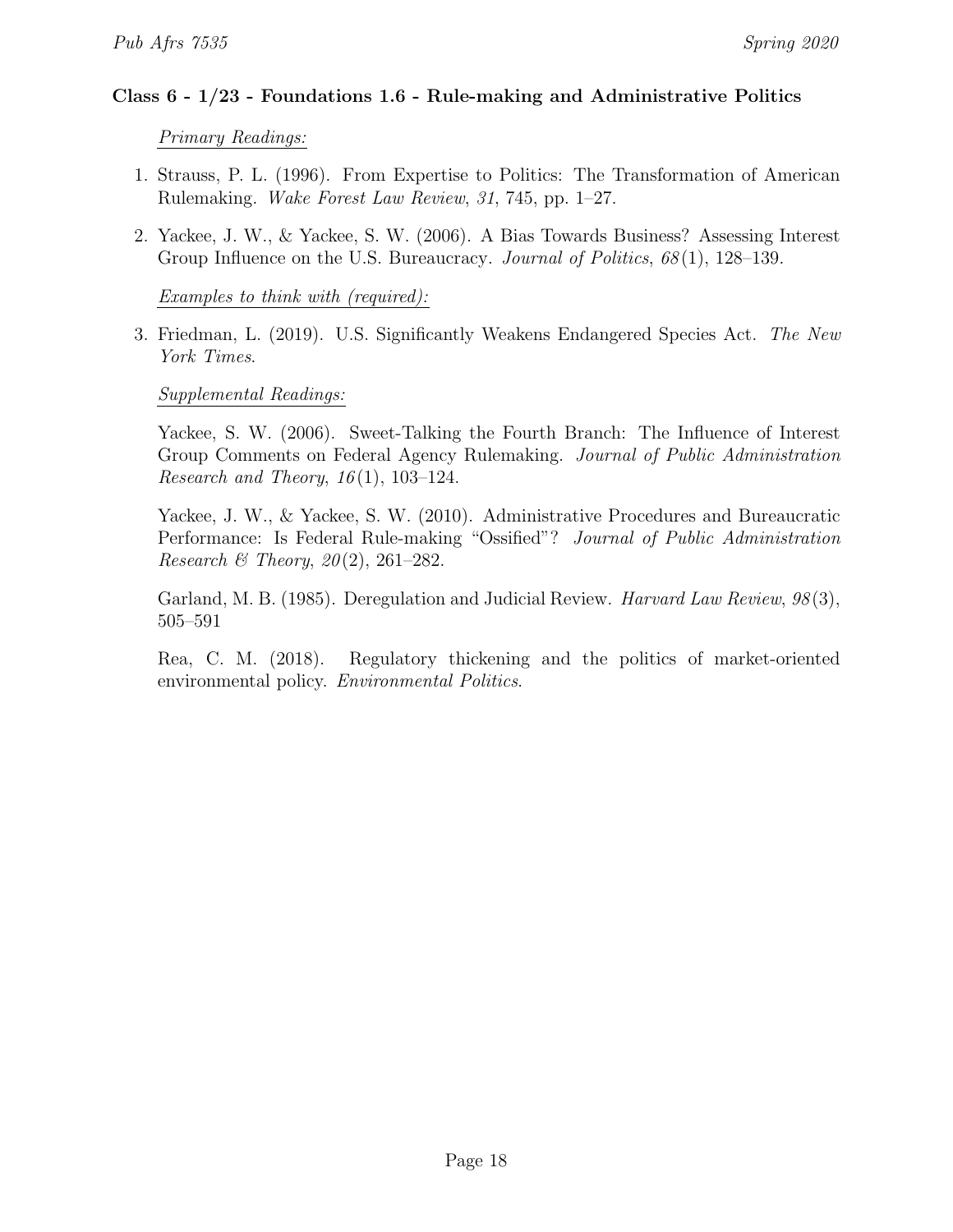### Class 7 - 1/28 - Foundations 1.7 - Institutions and Polycentricity

### Primary Readings:

- 1. Ostrom, E. (2010). Beyond markets and states: Polycentric governance of complex economic systems. The American Economic Review,  $100(3)$ , pp. 641–672.
- 2. Wilson, J., Yan, L., & Wilson, C. (2007). The precursors of governance in the Maine lobster fishery. Proceedings of the National Academy of Sciences, 104(39), 15212–15217.

### Examples to think with (required):

3. Watch the short lecture, ["Beyond the Tragedy of the Commons,](https://www.youtub e.com/watch?v=ByXM47Ri1Kc&t=6s)" featuring the late Elinor Ostrom and made available by the Stockholm Resilience Centre.

### Supplemental Readings:

Ostrom, E. (2009). A General Framework for Analyzing Sustainability of Social-Ecological Systems. Science, 325 (5939), 419–422.

Rudel, T. K. (2019). Shocks, States, and Sustainability: The Origins of Radical Environmental Reforms. Oxford University Press, ch. 6.

Ostrom, E. (1990). Governing the commons: The evolution of institutions for collective action. Cambridge University Press.

Schneiberg, M., & Clemens, E. S. (2006). The Typical Tools for the Job: Research Strategies in Institutional Analysis\*. Sociological Theory, 24 (3), 195–227.

Haveman, H. A., & Rao, H. (1997). Structuring a Theory of Moral Sentiments; Institutional and Organizational Coevolution in the Early Thrift Industry. American Journal of Sociology, 102 (6), 1606–1651

Zucker, L. G. (1987). Institutional Theories of Organization. Annual Review of Sociology,  $13(1)$ ,  $443-464$ .

### Class 8 - 1/30 - Foundations 1.8 - Deregulation, Reregulation, Private Regulation

### Primary Readings:

- 1. Jones, D. (2013). Bottling the genie: Why deregulation is easy and reregulation is hard. Public Utilities Fortnightly, April.
- 2. Schneiberg, M., & Bartley, T. (2008). Organizations, regulation, and economic behavior: Regulatory dynamics and forms from the nineteenth to twenty-first century. Annual Review of Law and Social Science, 4 (1), 31–61.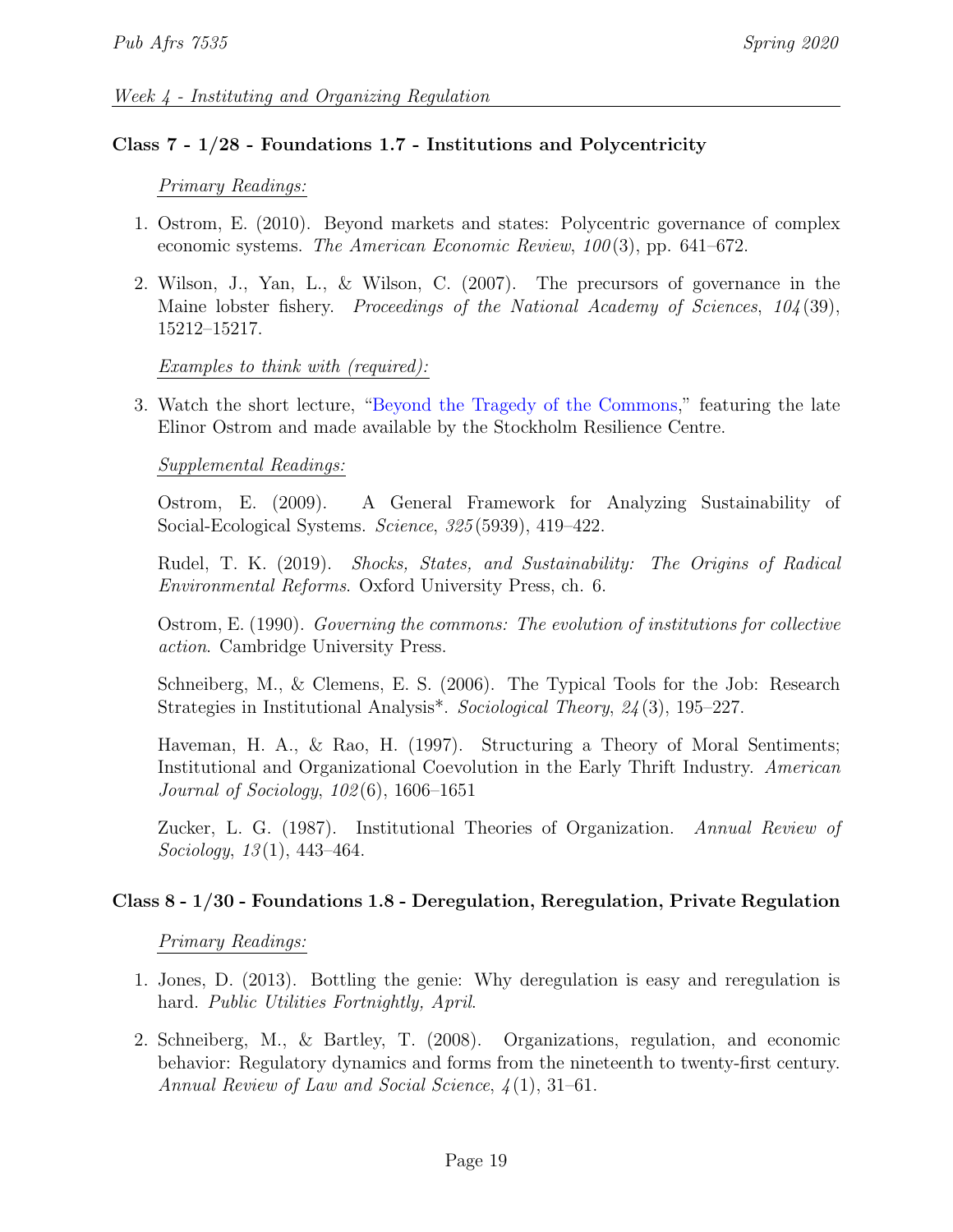Examples to think with (required):

<span id="page-19-0"></span>3. Read ["What does 'deregulation' actually mean in the Trump era?"](https://www.brookings.edu/research/what-does-deregulation-actually-mean-in-the-trump-era/) published in 2017 by the Brookings Institution.

Supplemental Readings:

Vogel, S. (1996). Freer markets, more rules: Regulatory reform in advanced industrial countries. Cornell University Press, pp. 1–42.

Jordana, J., & Levi-Faur, D. (2004). The politics of regulation in the age of governance. In J. Jordana & D. Levi-Faur (Eds.), The Politics of Regulation: Institutions and Regulatory Reforms for the Age of Governance (Chap. 1, pp. 1–28). Edward Elgar Publishing.

Levi-Faur, D. (2010). Regulation and Regulatory Governance. *Jerusalem Papers in* Regulation & Governance, February 2010(1), 1-47.

Vogel, D. (2005). The market for virtue: The potential and limits of corporate social responsibility. Brookings Institution Press.

Soule, S. A. (2009). Contention and corporate social responsibility. Cambridge University Press.

Vogel, D. (2008). Private Global Business Regulation. Annual Review of Political Science,  $11(1)$ ,  $261-282$ .

Trebing, H. M. (2008). A Critical Assessment of Electricity and Natural Gas Deregulation. Journal of Economic Issues,  $\frac{42(2)}{1, 469-477}$ .

Derthick, M., & Quirk, P. J. (2001). The Politics of Deregulation. Brookings Institution Press.

Wacquant, L. (2012). Three steps to a historical anthropology of actually existing neoliberalism. Social Anthropology, 20 (1), 66–79.

Castree, N. (2008). Neoliberalising nature: The logics of deregulation and reregulation. Environment and Planning A,  $40(1)$ , 131–152.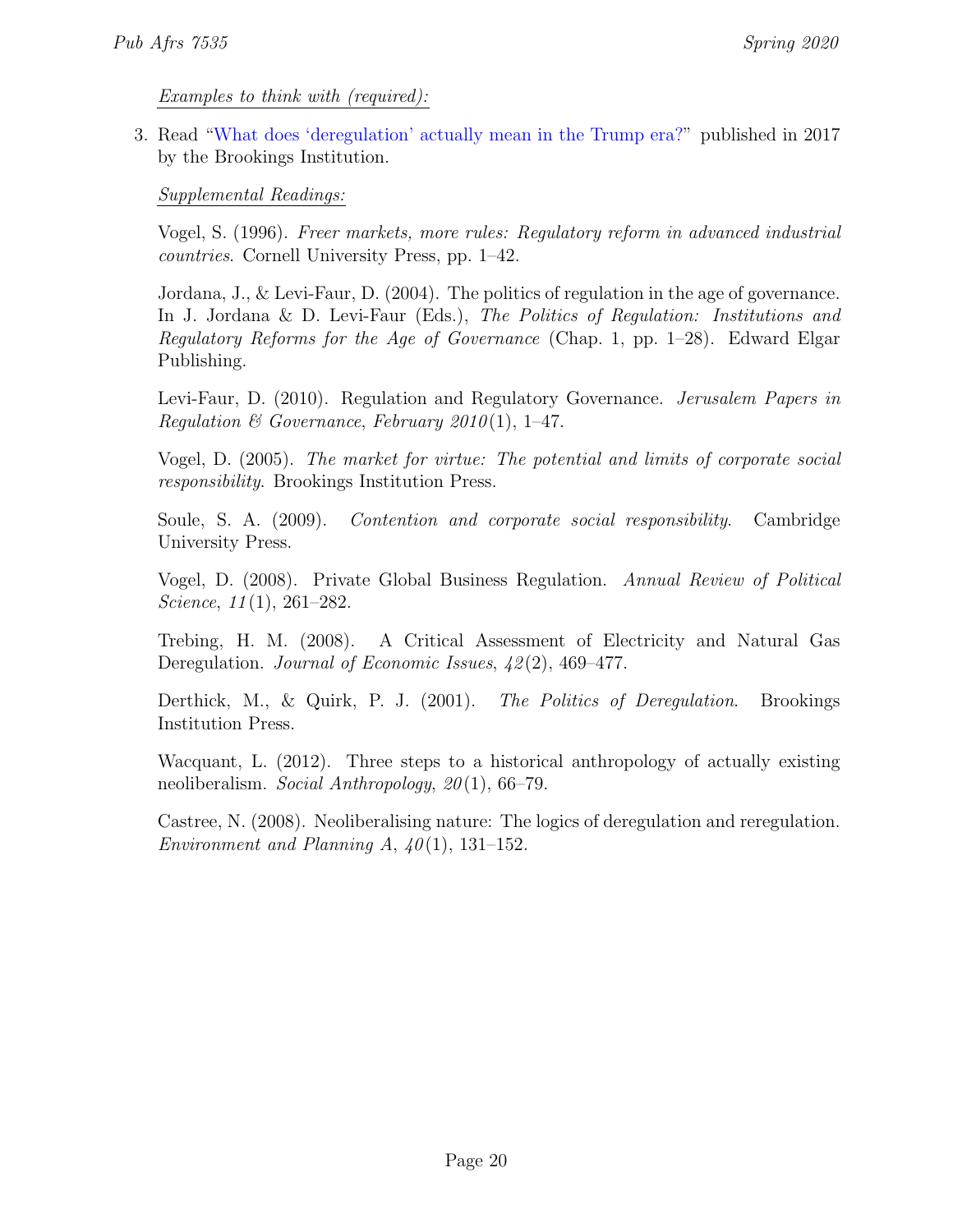# Part 2: Complicating the Basics

### Week 5 - The Endogeneity of Law and Regulation

### Class 9 - 2/4 - Complicating 1.1 - Which Comes First: Law or Compliance?

### Primary Readings:

- 1. Dobbin, F., & Sutton, J. R. (1998). The strength of a weak state: The rights revolution and the rise of human resources management divisions. American Journal of Sociology,  $104(2)$ , 441–476.
- 2. Edelman, L. B., Uggen, C., & Erlanger, H. S. (1999). The endogeneity of legal regulation: Grievance procedures as rational myth. American Journal of Sociology,  $105(2)$ , 406–54.

### Examples to think with (required):

3. There is no 'idea to think with' for this class, but, for those of you who have experience training a pet, think carefully about the implications that the argument by Edelman et al. [\(1999\)](#page-0-0) (and possibly Dobbin and Sutton [\(1998\)](#page-0-0)) has for how that training process actually works. Who designs the rules for the pet to follow? Who decides what compliance "looks like"? How does a particular means of "complying" with a rule become institutionalized (taken for granted as legitimate and acceptable) for both you and the pet?

### Supplemental Readings:

Edelman, L. B. (1992). Legal ambiguity and symbolic structures: Organizational mediation of civil rights law. American Journal of Sociology,  $97(6)$ , 1531–1576.

Short, J. L., & Toffel, M. W. (2010). Making Self-Regulation More Than Merely Symbolic: The Critical Role of the Legal Environment. Administrative Science Quarterly, 55 (3), 361–396.

### Class 10 - 2/6 - Complicating 1.2 - Business Influence and Regulatory Arbitrage

### Primary Readings:

- 1. Rao, H., Yue, L. Q., & Ingram, P. (2011). Laws of attraction regulatory arbitrage in the face of activism in right-to-work states. American Sociological Review,  $76(3)$ , 365–385.
- 2. Roy, W. G. (1981a). The vesting of interests and the determinants of political power: Size, network structure, and mobilization of american industries, 1886-1905. American Journal of Sociology, 86 (6), 1287–1310.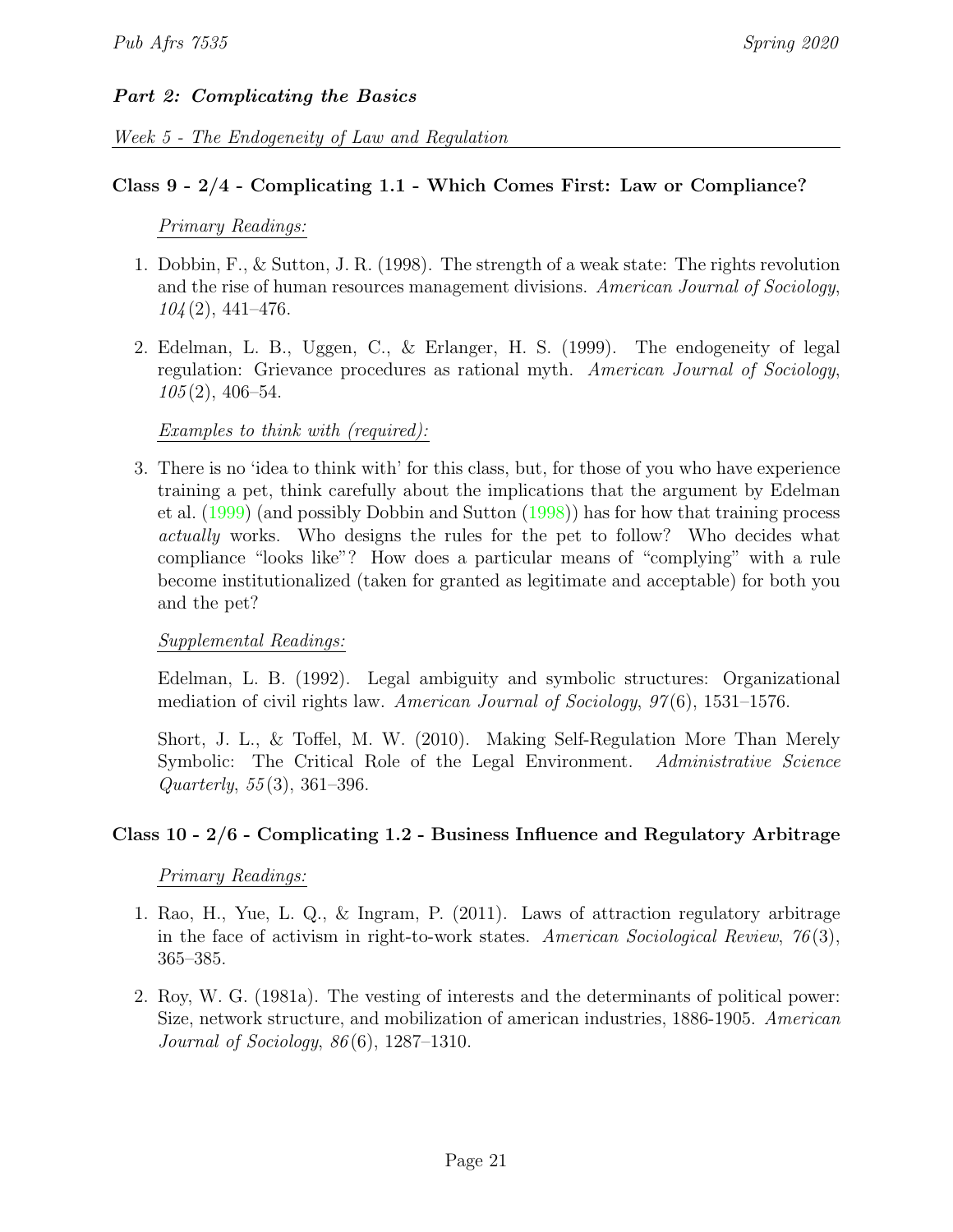Examples to think with (required):

- 3. Gleason, P. (2020). Virginia democrats want to repeal right-to-work law. in illinois they want to ban it. tennessee republicans instead seek to constitutionally protect it. Forbes.com, January 31.
- <span id="page-21-0"></span>4. Skorup, J. (2020). Unions decline again — and public-sector right-to-work may be a reason. The Hill, January 31.

Note: You can quickly skim both pieces; focus slightly more on the first one.

Supplemental Readings:

Walker, E. T., & Rea, C. M. (2014). The political mobilization of firms and industries. Annual Review of Sociology,  $40(1)$ .

Rao, H. (2009). Market rebels: How activists make or break radical innovations. Princeton University Press.

Ingram, P., & Rao, H. (2004). Store wars: The enactment and repeal of anti-chain-store legislation in america. American Journal of Sociology,  $110(2)$ ,  $446-487$ .

Meckling, J. (2011). Carbon coalitions: Business, climate politics, and the rise of emissions trading. MIT Press.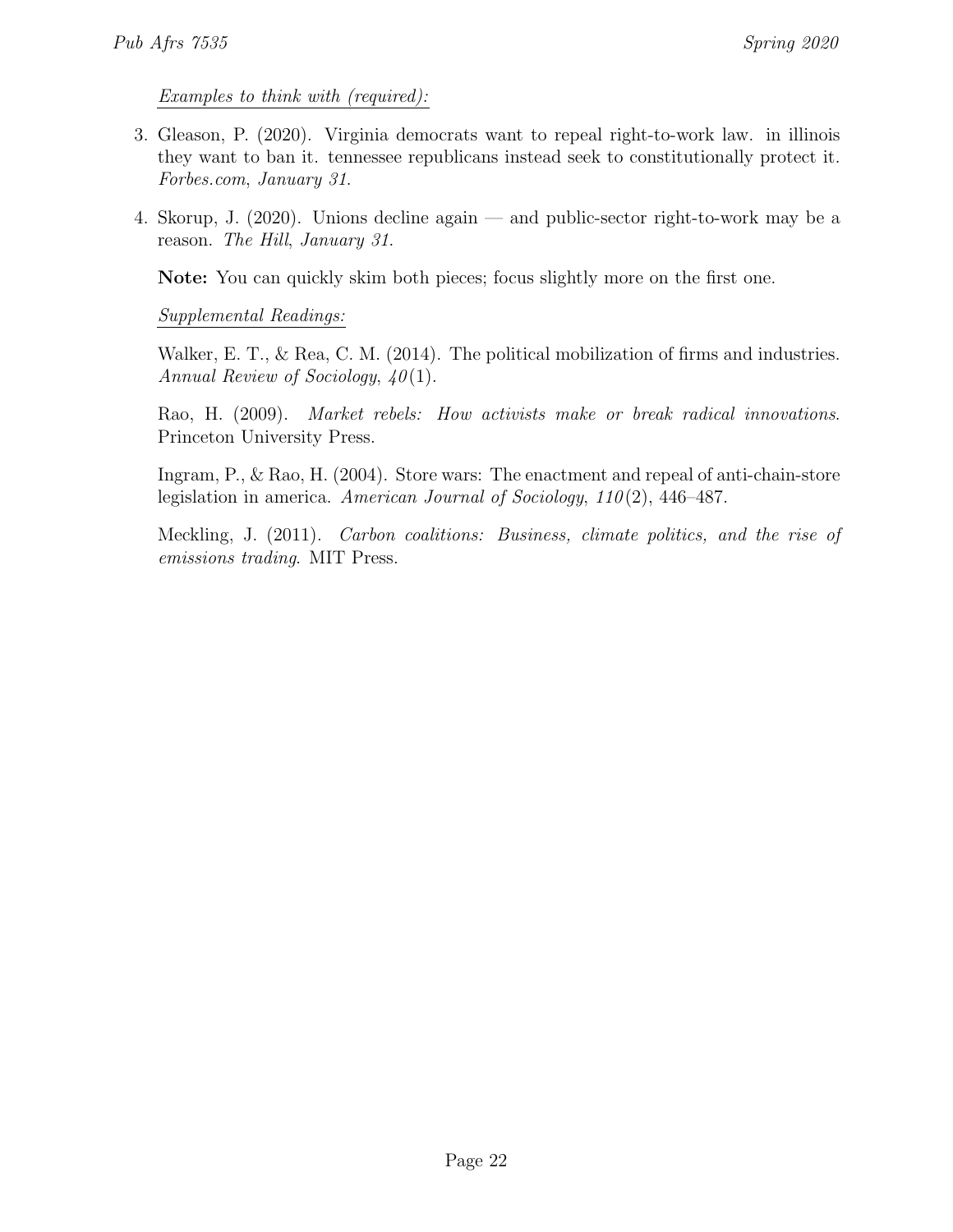### Week 6 - Autonomy Revisited: Insider Activists and Institutional Entrepreneurs

### Class 11 - 2/11 - Complicating 1.3 - Bureaucrat Activists: Change from Within

### Primary Readings:

- 1. Pacewicz, J. (2018). The Regulatory Road to Reform: Bureaucratic Activism, Agency Advocacy, and Medicaid Expansion within the Delegated Welfare State. Politics  $\mathcal{C}$ Society,  $46(4)$ , 571–601.
- 2. Abers, R. N. (2019). Bureaucratic activism: Pursuing environmentalism inside the brazilian state. Latin American Politics and Society, 61 (2), 21–44.

### Examples to think with (required):

3. Please scroll through the Rogue EPA Staff Twitter Feed, accessible here: <https://twitter.com/rogueepastaff>

### Supplemental Readings:

Harrison, J. L. (2017). 'We do ecology, not sociology': Interactions among bureaucrats and the undermining of regulatory agencies' environmental justice efforts. Environmental Sociology,  $3(3)$ , 197–212.

Lee, C. K., & Zhang, Y. (2013). The power of instability: Unraveling the microfoundations of bargained authoritarianism in china. American Journal of  $Sociology, 118(6), 1475-1508.$ 

Myers, J. E., & Kellogg, K. C. (2018). Administrative Activists: The Role of State Actors in Organizational Change. Academy of Management Proceedings, 2018(1), 12247. This piece is still in process and not published yet, but you can read the abstract here: <https://journals.aom.org/doi/abs/10.5465/AMBPP.2018.12247abstract>

Katzenstein, M. F. (1998). Faithful and fearless. Princeton University Press.

Lave, R. (2012). Bridging Political Ecology and STS: A Field Analysis of the Rosgen Wars. Annals of the Association of American Geographers, 102 (2), 366–382.

# Class 12 - 2/13 - Complicating 1.4 - Institutional Entrepreneures

### Primary Readings:

- 1. Anderson, E. (2018). Policy Entrepreneurs and the Origins of the Regulatory Welfare State: Child Labor Reform in Nineteenth-Century Europe. American Sociological Review,  $83(1)$ , 173–211.
- 2. Garud, R., Hardy, C., & Maguire, S. (2007). Institutional entrepreneurship as embedded agency: An introduction to the special issue. *Organization Studies*,  $28(7)$ , 957–969.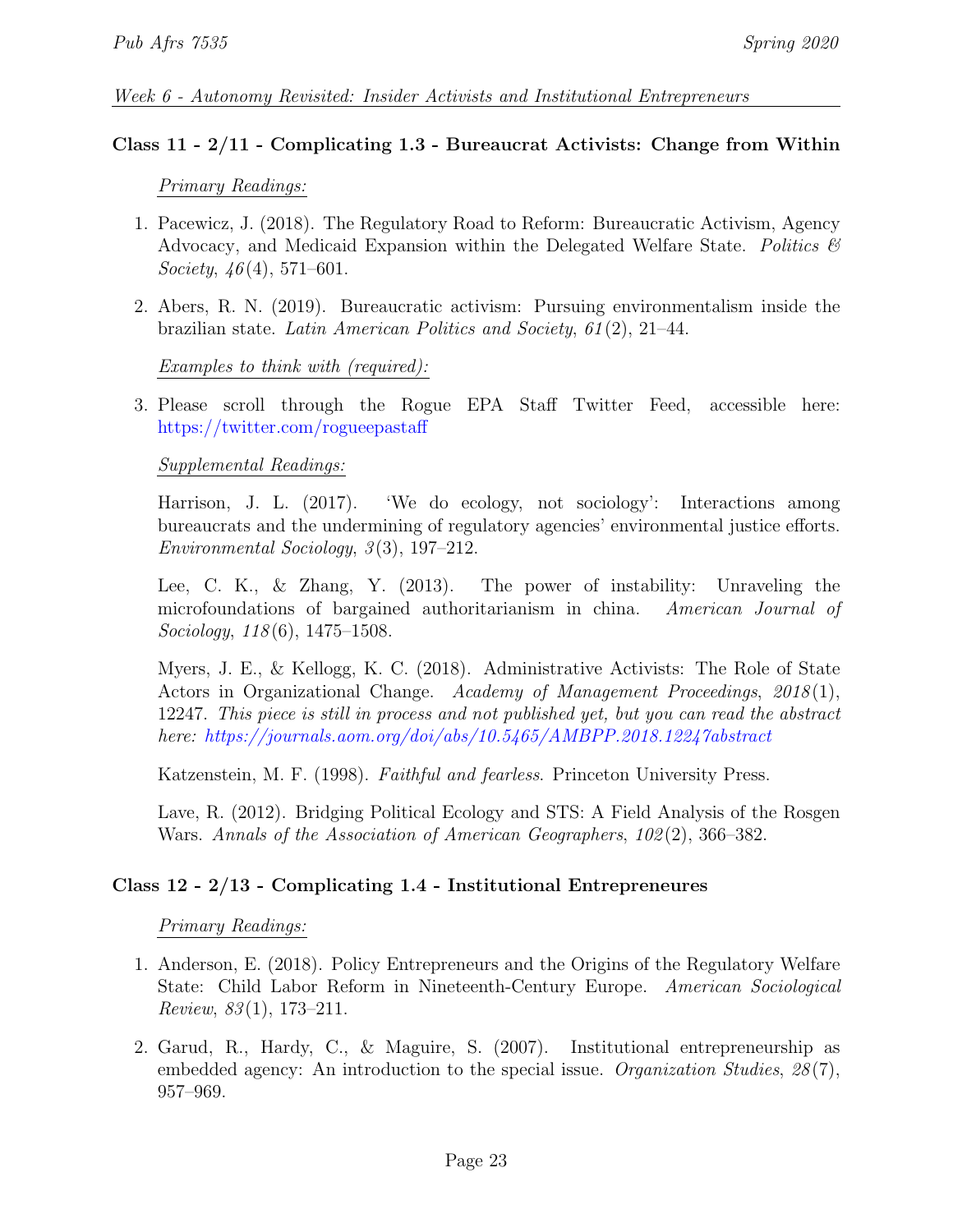Examples to think with (required):

<span id="page-23-0"></span>3. Watch [The Big Burn](https://www.pbs.org/wgbh/americanexperience/films/burn/), a documentary about a large forest fire in the early 20th century, the opportunities it created for policy reform, and the institutional entrepreneurship that drove those changes.

# Supplemental Readings:

Hallett, T., & Ventresca, M. J. (2006). Inhabited Institutions: Social Interactions and Organizational Forms in Gouldner's "Patterns of Industrial Bureaucracy". Theory and Society,  $35(2)$ ,  $213-236$ .

DiMaggio, P. J. (1988). Interest and agency in institutional theory. In L. G. Zucker (Ed.), Institutional patterns and organizations: Culture and environment (pp. 3–21). Ballinger Pub. Co.

Gouldner, A. W. (1964). Patterns of Industrial Bureaucracy (1st edition). New York: Free Press.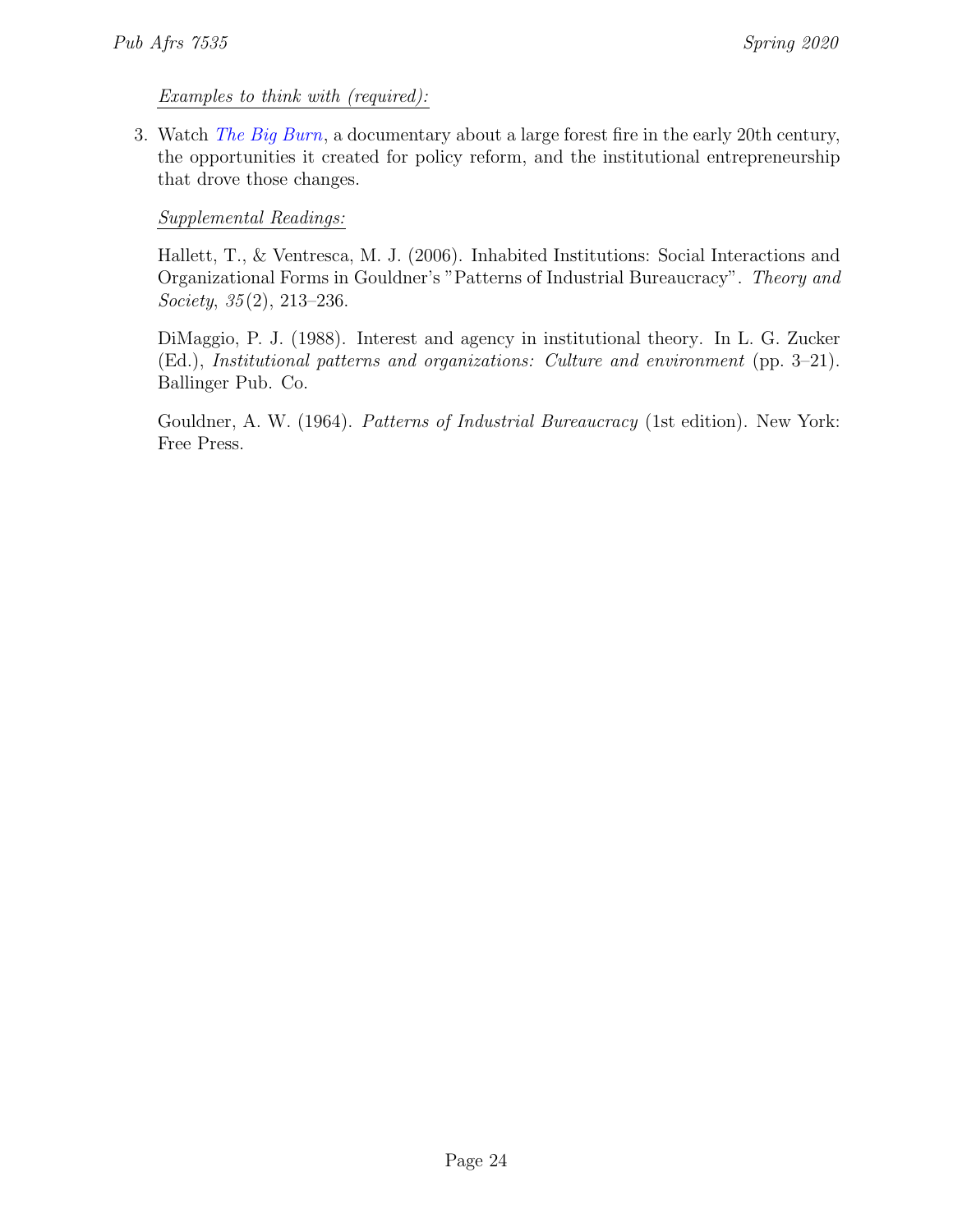### Class 13 - 2/18 - Complicating 1.5 - The Organization of Regulatory Politics

### Primary Readings:

1. Halfmann, D. (2011). Doctors and demonstrators: How political institutions shape abortion law in the united states, britain, and canada. Chicago: University Of Chicago Press, pp. 1–65.

Note: Only one primary reading this class.

Examples to think with (required):

2. Turner, J. M., & Isenberg, A. C. (2018). The republican reversal: Conservatives and the environment from nixon to trump (1 edition). Cambridge, Massachusetts: Harvard University Press, pp. 1–18.

Note: This is an accessibly written academic book; you can focus your attention on just a few pages, from the end of p. 11 to the end of the last full paragraph on p. 13.

### Supplemental Readings:

Campbell, J. L., & Pedersen, O. K. (2014). The national origins of policy ideas: Knowledge regimes in the united states, france, germany, and denmark. Princeton, New Jersey: Princeton University Press, esp. pp. 1-35, optional pp. 39-84.

Hall, P. A., & Soskice, D. (2001). Varieties of capitalism: The institutional foundations of comparative advantage. OUP Oxford.

Levi-Faur, D. (2006). Varieties of Regulatory Capitalism: Getting the Most Out of the Comparative Method. Governance,  $19(3)$ ,  $367-382$ .

Meckling, J., & Jenner, S. (2016). Varieties of market-based policy: Instrument choice in climate policy. Environmental Politics, 25 (5), 853–874.

McCaffrey, D. P. (1982). Corporate Resources and Regulatory Pressures: Toward Explaining a Discrepancy. Administrative Science Quarterly, 27(3), 398–419.

# Class 14 - 2/20 - Complicating 1.6 - Social Movements and Regulatory Change

Primary Readings:

- 1. Soule, S. A., & King, B. G. (2006). The Stages of the Policy Process and the Equal Rights Amendment, 1972–1982. American Journal of Sociology, 111 (6), 1871–1909.
- 2. Bartley, T., & Child, C. (2014). Shaming the corporation: The social production of targets and the anti-sweatshop movement. American Sociological Review, 79 (4), 653–679.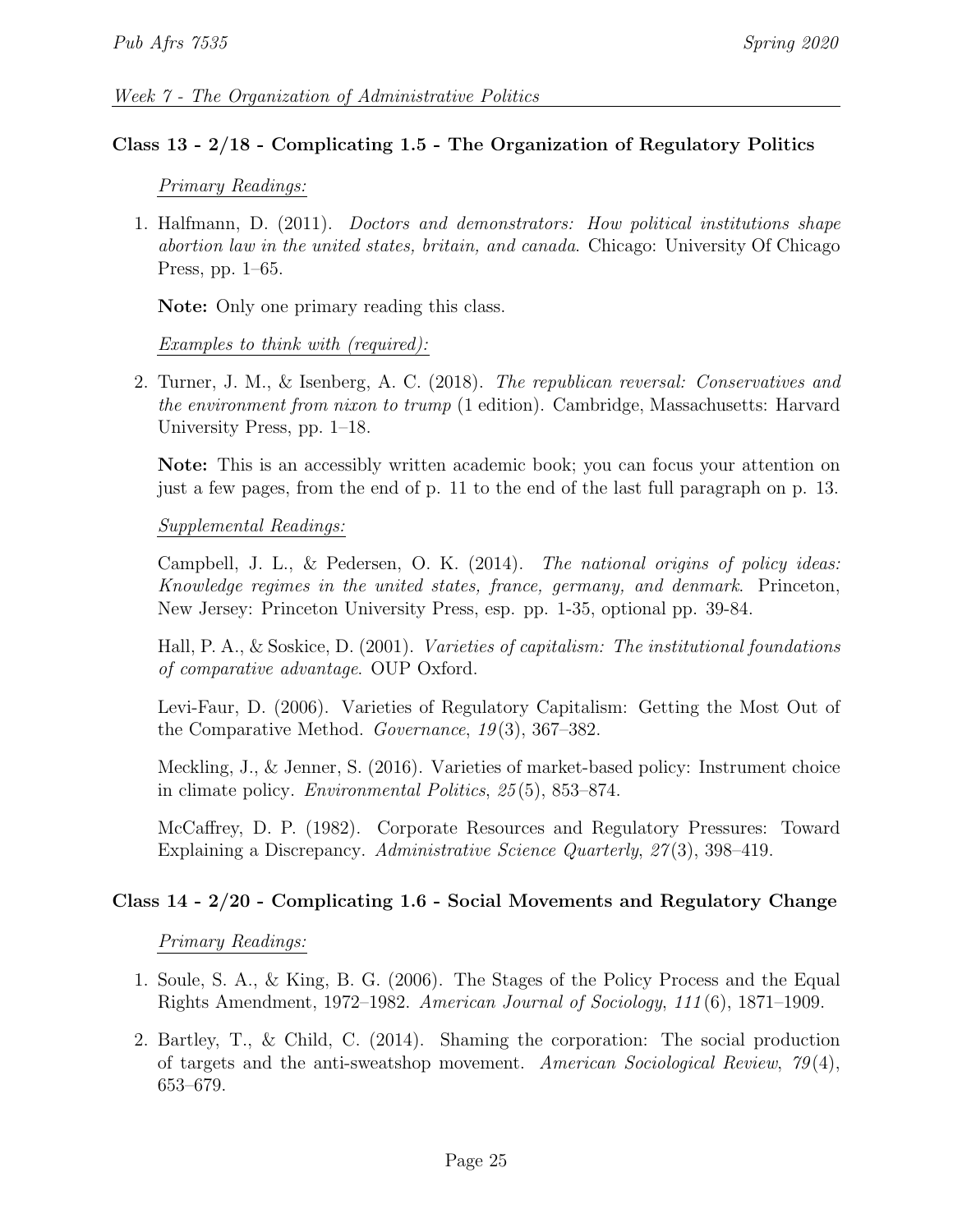Examples to think with (required):

<span id="page-25-0"></span>3. Meyer, R. (2017). The standing rock sioux claim 'victory and vindication' in court. The Atlantic, June 14.

Supplemental Readings:

Davis, G. F., & Thompson, T. A. (1994). A Social Movement Perspective on Corporate Control. Administrative Science Quarterly, 39(1), 141–173.

Kitschelt, H. P. (1986). Political Opportunity Structures and Political Protest: Anti-Nuclear Movements in Four Democracies. *British Journal of Political Science*,  $16(01), 57-85.$ 

Dryzek, J., Downs, D., Hunold, C., Schlosberg, D., & Hernes, H.-K. (2003). Green States and Social Movements: Environmentalism in the United States, United Kingdom, Germany, and Norway (1 edition). Oxford u.a.: Oxford University Press.

King, B. G., & Pearce, N. A. (2010). The contentiousness of markets: Politics, social movements, and institutional change in markets. Annual Review of Sociology, 36, 249–267.

Soule, S. A. (2012). Social movements and markets, industries, and firms. Organization Studies, 33 (12), 1715–1733

Rao, H., Morrill, C., & Zald, M. N. (2000). Power plays: How social movements and collective action create new organizational forms. Research in Organizational Behavior, 22, 237–282.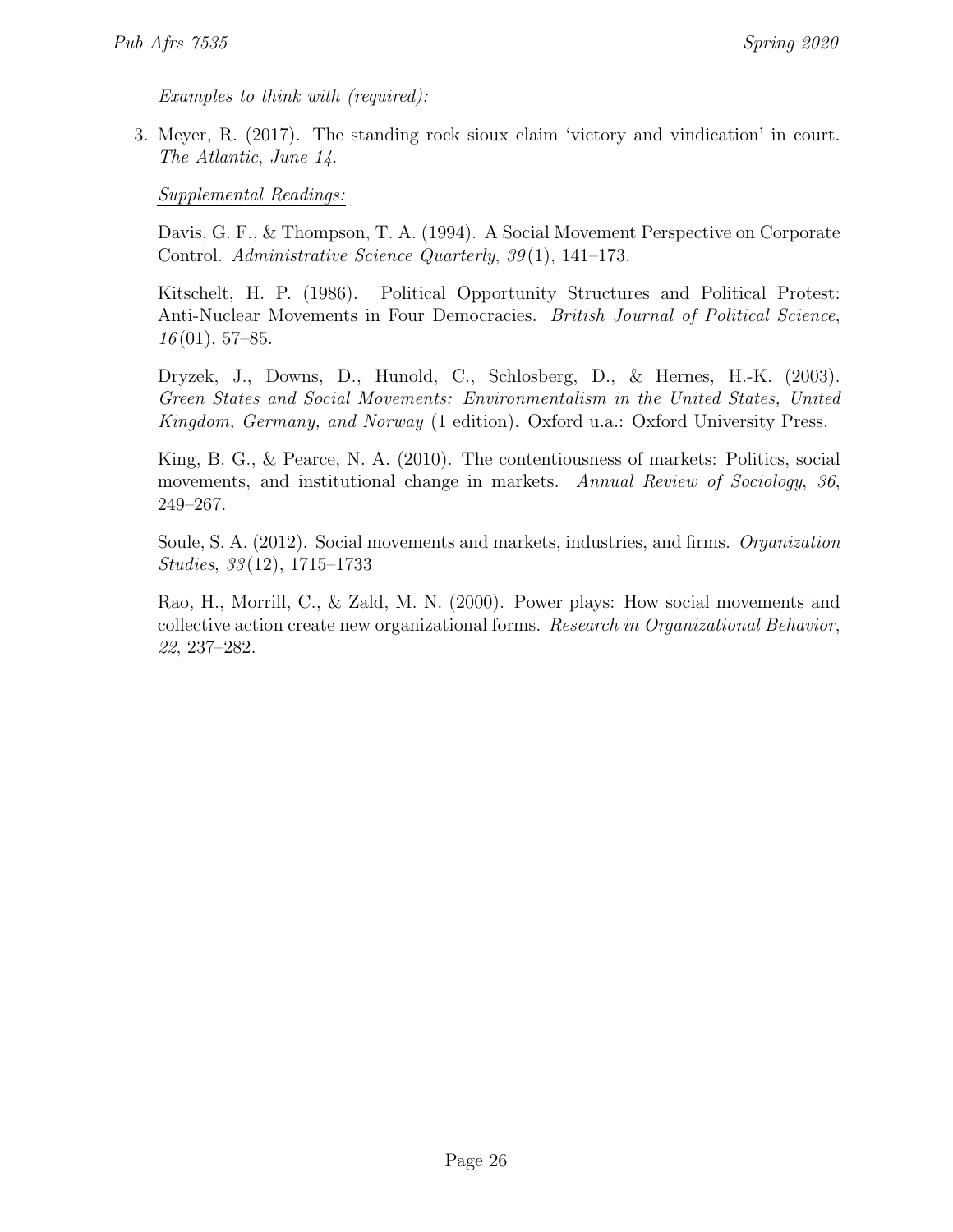### Class 15 - 2/25 - Complicating 1.7 - Countermovements

### Primary Readings:

- 1. Polanyi, K. ([1944] 2001). The great transformation: The political and economic origins of our time. Beacon Press, pp. 71–80.
- 2. Polanyi, K. ([1944] 2001). The great transformation: The political and economic origins of our time. Beacon Press, pp. 136–140, 201–209.

Note: The readings for this class are short but they are dense and it is important that you read them carefully. Polanyi has a very specific theory of where "countermovements" come from; I want us to be clear about his account. Hint: his ideas are more specific than what most of us think of when we think of countermovements. Understanding the concept of "fictitious commodities" (defined in the first of the two selections) in particular is crucial for understanding Polanyi's account.

### Examples to think with (required):

The most directly applied "ideas to think with" are in pages 201-209 in the second Polanyi reading above, on central banking. The chapter might be a little confusing, but it applies Polanyi's concepts directly to the regulation of money in the economy in a fundamental way. See below for definitions that might help make the reading \*slightly\* clearer.

In addition, I strongly encourage you to listen to a really interesting discussion of attempts to regulate the money supply in Brazil, as told in a [Planet Money podcast.](https://www.npr.org/sections/money/2015/12/02/458222801/episode-216-how-four-drinking-buddies-saved-brazil)

The Polanyian "countermovement" is a little hidden in the story, but it's lurking beneath the surface of the podcast—and the story is interesting enough to listen to either way.

# Definitions to help clarify Polanyi's ideas in pp. 201-209:

Commodity money - a commodity that happens to function as a medium of exchange. For example, coins literally made of gold or silver, or, in a hypothetical society where livestock are units of exchange, cows or goats or whatever. This is the closest money comes to simple barter; the crucial difference is that in a commodity money system, a single (or limited set) of commodities are agreed upon as universal carriers of value, whereas in a barter system, exchanges are individually negotiated and can be made with different goods. E.g., a barter system might involve directly trading livestock (one commodity) for milled grain (a different commodity), while a commodity money system would involve the trade of gold coins (a specific commodity used as a universal medium of exchange) as a means of purchasing both livestock and grain. The supply of commodity money is limited by the physical availability of the commodity itself: without the physical good, you can't have money at all!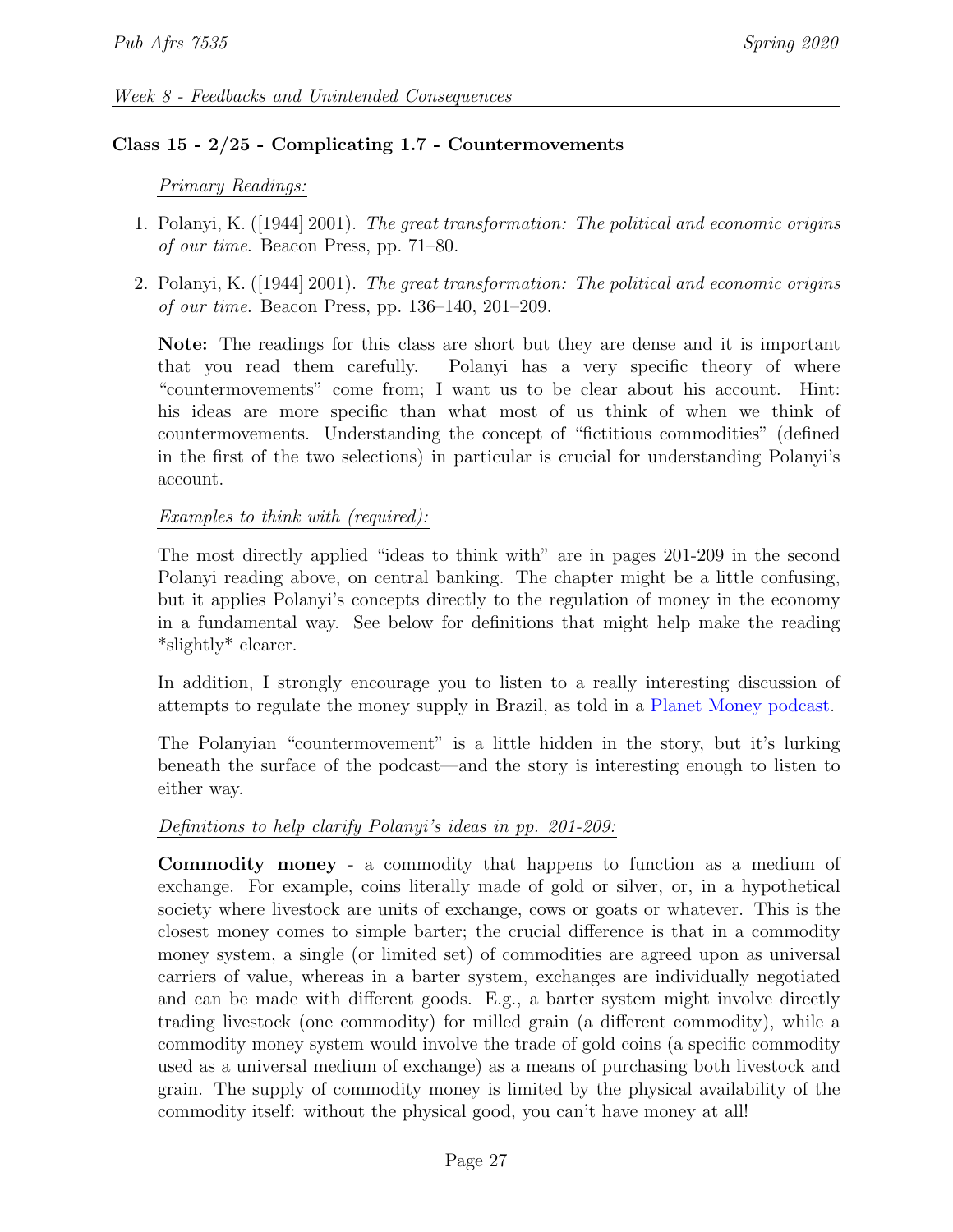Bank money - also known as representative money, is money with an explicit link to a physical commodity, often gold, even when the physical representation of the money itself (the token; see below) may be less valuable than the commodity it represents. Think: paper money "backed up" by gold. Note that technically, the supply of bank money is still linked to the supply of the commodity that it is linked to. Thus, for example, printing money—increasing the supply of bank notes—without increasing the supply of the commodity "behind it" just decreases the value of the bank money. This dynamic is directly related to inflation/currency depreciation.

Fiat money - money with no explicit link to a physical commodity; its value comes from an institutionalized agreement/understanding on the part of its users that the money carries value—that's it! Fiat money is NOT linked to gold or anything else that is physical. Think: modern money used around the world today. Note that the decoupling of fiat money from physical commodities means that its supply can be adjusted somewhat more easily. Printing money might still cause inflation/currency depreciation, but that depends upon how the users of the money perceive the changing supply. The relationship between money supply and inflation is much more complex here!

Token money - Money where the physical piece of money—a piece of paper or a coin, for example—stands in as a "token" for value. The value of the token itself—a cheap piece of metal or a flimsy piece of paper—is usually much less than the value it represents. Token money can be either bank money or fiat money: it can represent value "backed up" by a physical commodity (bank/representative money) or a socially agreed-upon value with no inherent link to any physical good (fiat money).

# Supplemental Readings:

Harris, K., & Scully, B. (2015). A hidden counter-movement? Precarity, politics, and social protection before and beyond the neoliberal era. Theory and Society,  $44(5)$ , 415–444.

Silver, B. J. (2003). Forces of labor: Workers' movements and globalization since 1870. Cambridge University Press.

Carton, W. (2014). Environmental Protection as Market Pathology?: Carbon Trading and the Dialectics of the 'Double Movement'. Environment and Planning D: Society and Space, 32 (6), 1002–1018.

Fraser, N. (2014). Can society be commodities all the way down? Post-Polanyian reflections on capitalist crisis. Economy and Society,  $\langle 43(4), 541-558 \rangle$ .

Rea, C. M. (2019). The eu emissions trading scheme: Protection via commodification? Culture, Practice, and Europeanization, 4 (1), 48–73.

Meyer, D. S., & Staggenborg, S. (1996). Movements, countermovements, and the structure of political opportunity. American Journal of Sociology, 101 (6), 1628–1660.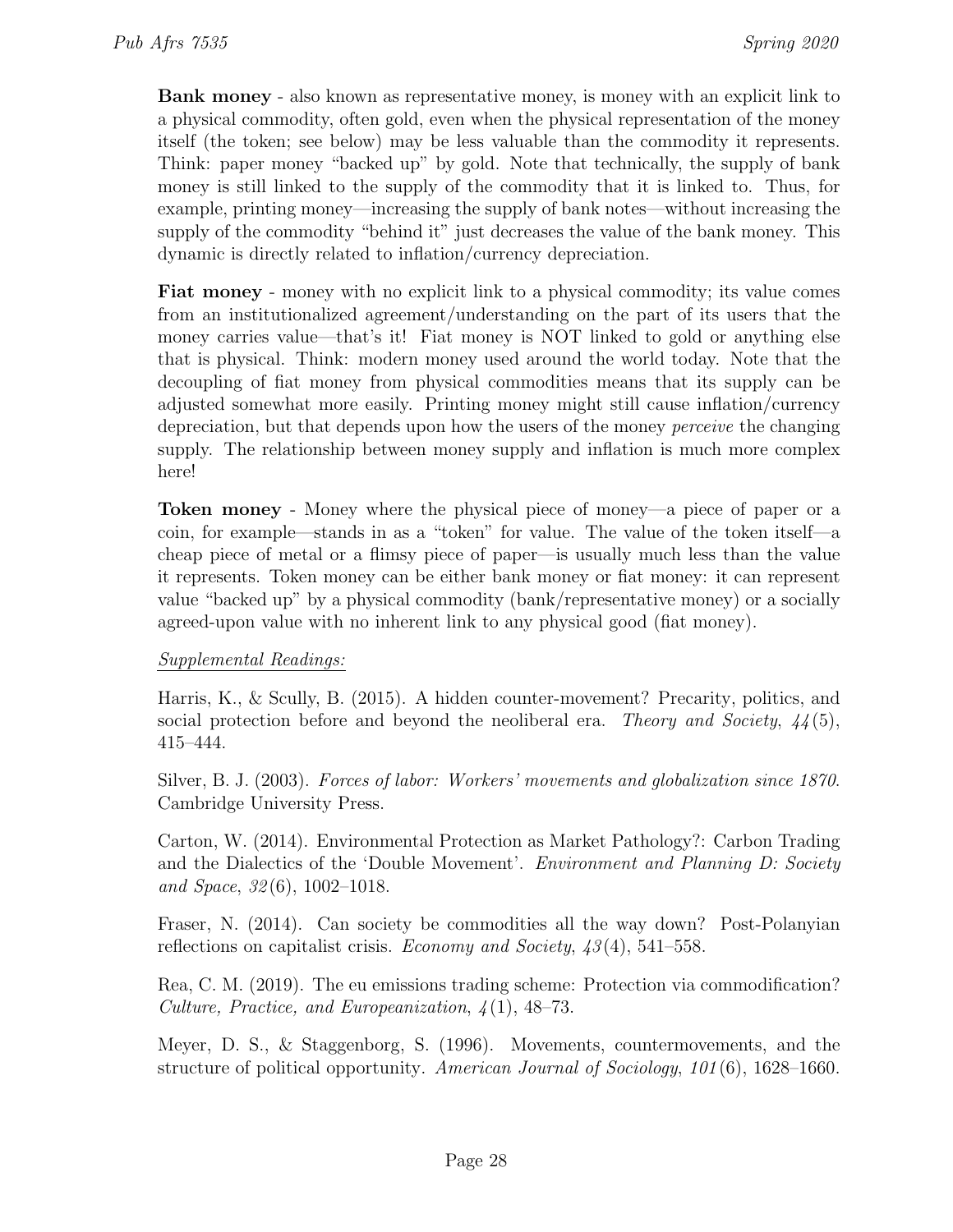# Class 16 - 2/27 - Complicating 1.8 - Political Backlash and Regulatory Resentment

# Primary Readings:

1. Hochschild, A. R. (2016). Strangers in Their Own Land: Anger and Mourning on the American Right (1 edition). New York: The New Press, pp. 8–16, 55–82, 277–279.

Note: As with the Polanyi reading for Tuesday's class, it's important for you to do this class's primary reading carefully—that's why I've only assigned one reading. If you're interested and want a more thorough picture of (conservative) anti-environmental regulatory resentment, though, I highly recommend the Judith Layzer [\(2012,](#page-0-0) pp. 31–81) Open for Business reading, which is ch. 3 of her excellent book. It's the first listing under Supplemental Readings. Layzer's account is almost essential to more fully understand the history and politics that remains largely implicit in Hochschild's book.

Examples to think with (required):

<span id="page-28-0"></span>2. Watch ["War on the EPA",](https://www.pbs.org/wgbh/frontline/film/war-on-the-epa/) produced by PBS Frontline. Think carefully about how this documentary and the dynamics it emphasizes relate to the arguments made by Hochschild [\(2016\)](#page-0-0).

Supplemental Readings:

Layzer, J. A. (2012). Open for Business: Conservatives' Opposition to Environmental Regulation. Cambridge, Mass.: The MIT Press, pp. 31–81.

Cramer, K. J. (2016). The Politics of Resentment. The University of Chicago Press.

Oreskes, N., & Conway, E. M. (2010). Merchants of doubt: How a handful of scientists obscured the truth on issues from tobacco smoke to global warming. Bloomsbury Publishing USA.

Prasad, M. (2012). The land of too much. Harvard University Press.

Cooper, P. J. (2009). The war against regulation: From Jimmy Carter to George W. Bush. University Press of Kansas.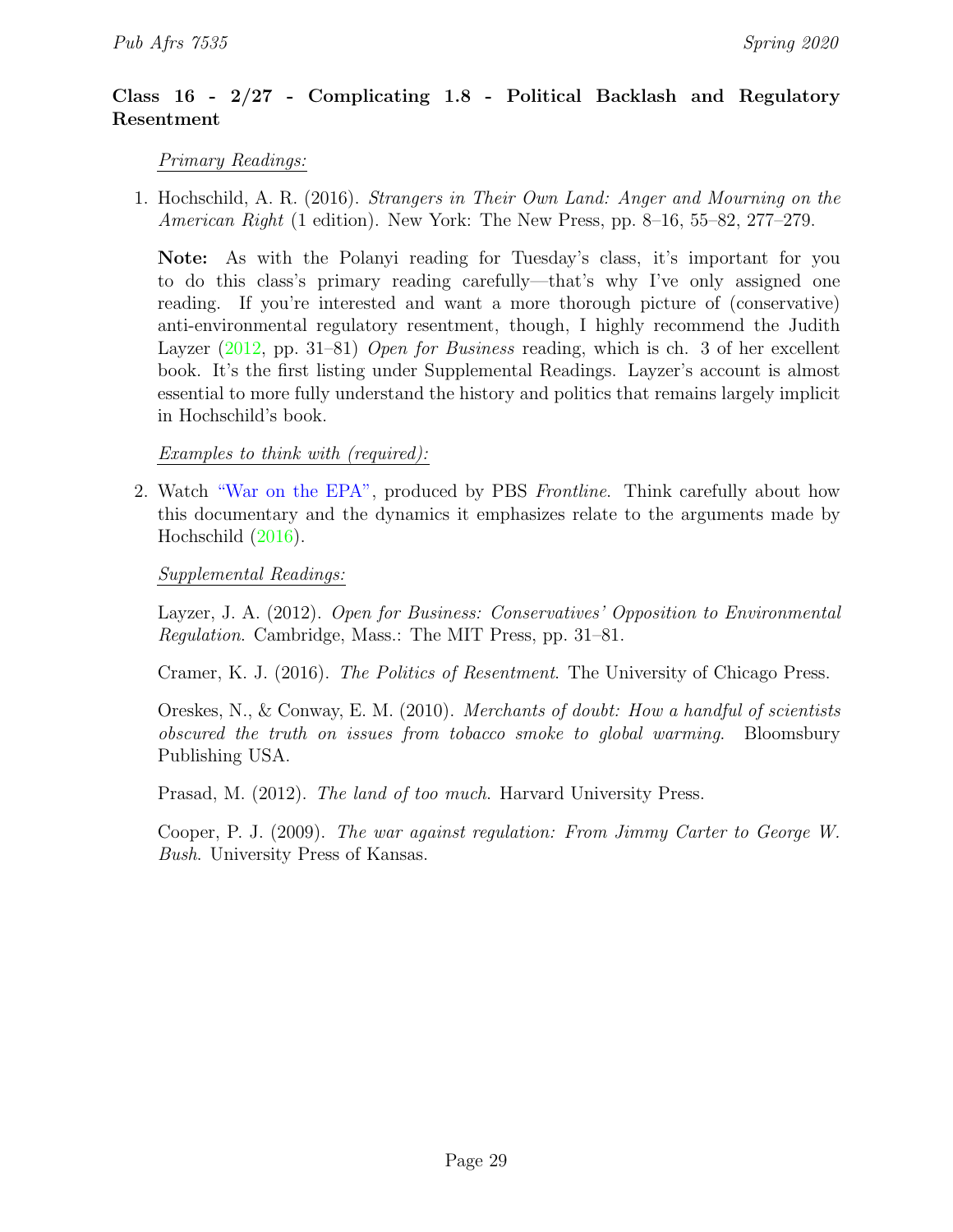# Part 3: Wicked Problems, Here and Now

Week 9 - Environmental Protection

# Class 17 - 3/3 - Wicked 1.1 - Clean Air and Clean Water (?) 50 Years Later

### Primary Readings:

- 1. Keiser, D. A., & Shapiro, J. S. (2019). US Water Pollution Regulation over the Past Half Century: Burning Waters to Crystal Springs? Journal of Economic Perspectives,  $33(4), 51-75.$
- 2. Currie, J., & Walker, R. (2019). What Do Economists Have to Say about the Clean Air Act 50 Years after the Establishment of the Environmental Protection Agency? Journal of Economic Perspectives, 33 (4), 3–26.

# Examples to think with (required):

 $N/A$  - The two primary readings themselves are filled with "ideas to think with." These two readings are also much less conceptual and much more descriptive (as opposed to theoretical and explanatory) than most other readings so far.

### Supplemental Readings:

Coase, R. H. (1960). The problem of social cost. Journal of Law and Economy, 3, 1–44.

Dales, J. H. (1968). Pollution, property & prices: An essay in policy-making and economics. Edward Elgar Pub.

Goulder, L. H. (2013). Markets for Pollution Allowances: What Are the (New) Lessons? The Journal of Economic Perspectives, 27(1), 87–102.

Vogel, D. (2012). The politics of precaution: Regulating health, safety, and environmental risks in europe and the united states. Princeton N.J.: Princeton University Press.

Rea, C. M. (2017). Theorizing command-and-commodify regulation: The case of species conservation banking in the united states. Theory and Society,  $46(1)$ , 21–56.

# Class 18 - 3/5 - Wicked 1.2 - Markets in Nature to Save Nature From Markets?

### Primary Readings:

- 1. Lederer, M. (2012). Market making via regulation: The role of the state in carbon markets. Regulation & Governance,  $6(4)$ , 524–544.
- 2. Schmalensee, R., & Stavins, R. (2012). The SO2 Allowance Trading System: The Ironic History of a Grand Policy Experiment (Working Paper No. 18306). National Bureau of Economic Research.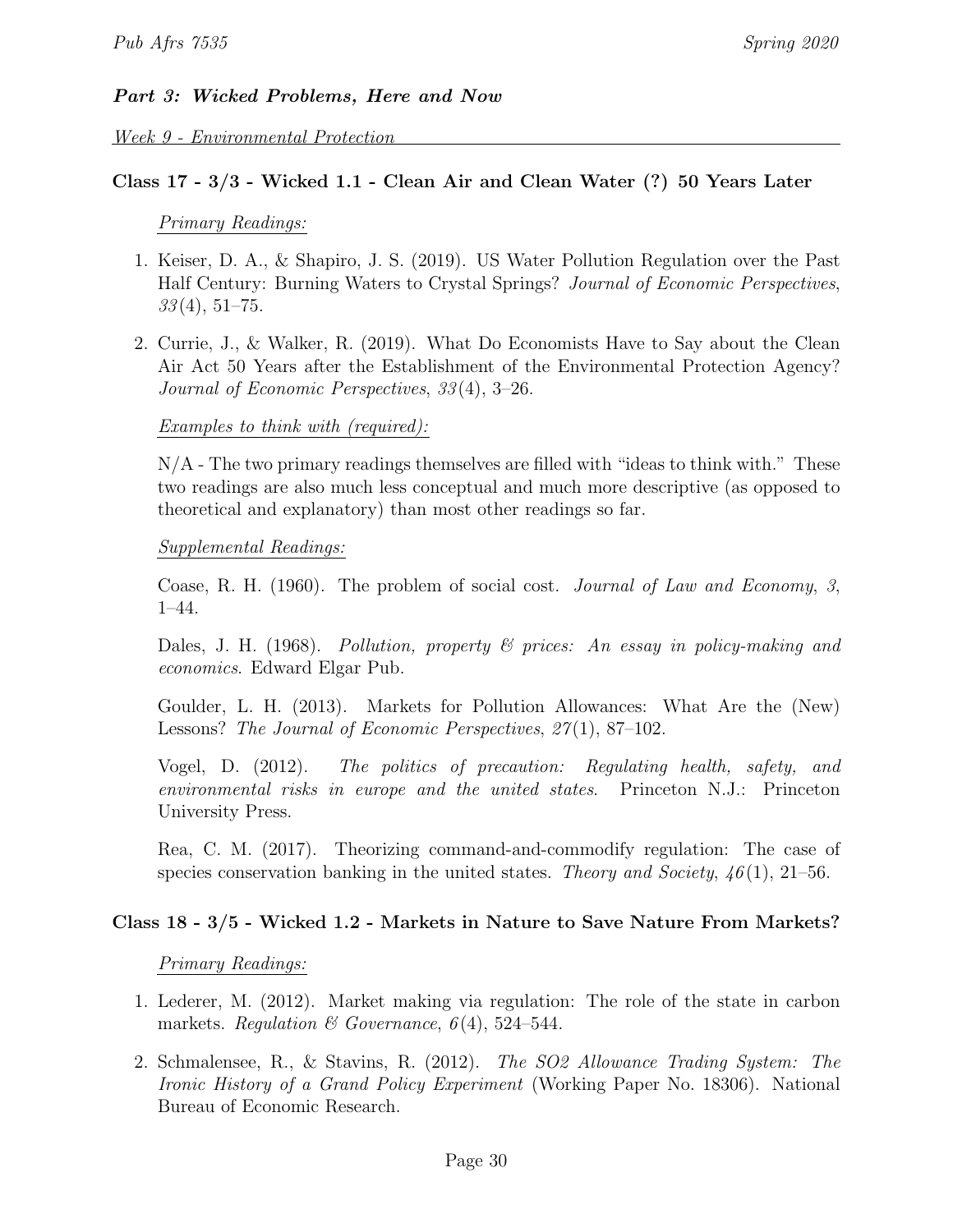Examples to think with (required):

<span id="page-30-0"></span>3. Costanza, R., d'Arge, R., De Groot, R., Farber, S., Grasso, M., Hannon, B., . . . van den Belt, M. (1997). The value of the world's ecosystem services and natural capital. Nature, 387 (6630), 253–260.

Note: This is a really, really famous paper—just skim to get the major ideas!

Supplemental Readings:

Vatn, A. (2015). Markets in environmental governance: From theory to practice. Ecological Economics, 117, 225–233.

Dempsey, J., & Suarez, D. C. (2016). Arrested development? the promises and paradoxes of "selling nature to save it". Annals of the American Association of Geographers, 106 (3), 653–671.

Smith, N. (2007). Nature as accumulation strategy. Socialist Register, 2007, 16.

Rea, C. M. (2017). Theorizing command-and-commodify regulation: The case of species conservation banking in the united states. Theory and Society,  $46(1)$ ,  $21-56$ .

Goulder, L. H. (2013). Markets for Pollution Allowances: What Are the (New) Lessons? The Journal of Economic Perspectives, 27(1), 87–102.

Spring Break: No Class 3/10 or 3/12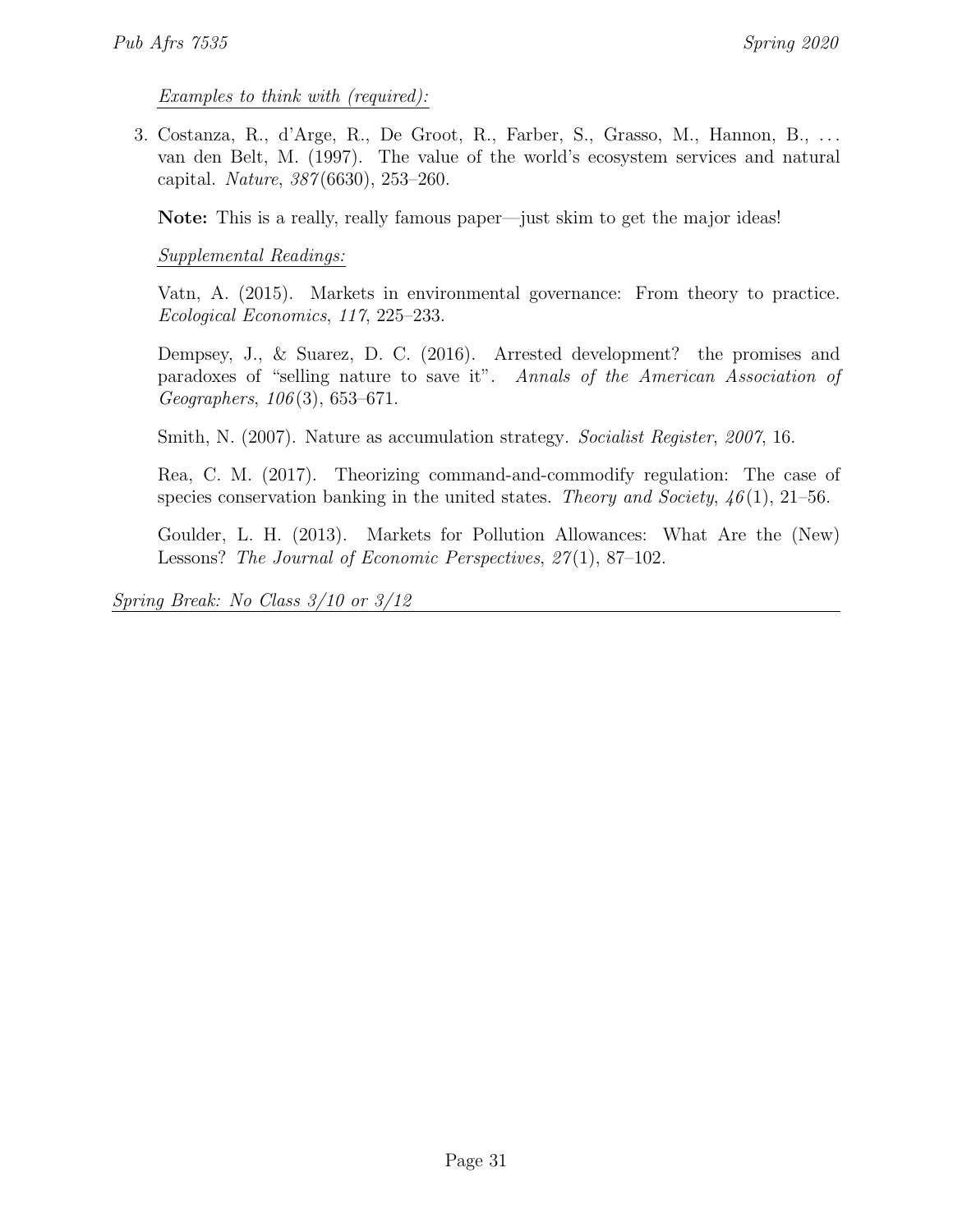# Class 19 - 3/17 - Wicked 1.3 - Environment and Transnational Private Regulation

### Primary Readings:

- 1. Bartley, T. (2007). Institutional emergence in an era of globalization: The rise of transnational private regulation of labor and environmental conditions. American Journal of Sociology, 113 (2), 297–351.
- 2. Longhofer, W., Schofer, E., Miric, N., & Frank, D. J. (2016). NGOs, INGOs, and environmental policy reform, 1970–2010. Social Forces, 94 (4), 1743–1768.

### Examples to think with (required):

Watch *[Decoding the Weather Machine](https://www.pbs.org/video/decoding-the-weather-machine-vgqhot/)*, produced by PBS. The documentary focuses on the science and problems of climate change, but as you watch, consider the generalized challenges of regulating any problem—in this instance, climate change—that transcends national borders in a world where nation-states remain the primary unit of political and thus regulatory control. Consider both state-driven and "private" sources of regulation; think especially carefully about how state and non-state forms of regulation can interact, per the insights of two primary readings (see also Bartley [\(2014\)](#page-0-0) in the supplemental readings below). Also consider how regulation at different scales—from cities to the UN—interacts. In short, climate is the example, but what are the generalized lessons we can draw from it?

### Supplemental Readings:

Bartley, T. (2014). Transnational governance and the re-centered state: Sustainability or legality? Regulation & Governance,  $8(1)$ , 93-109.

Cashore, B. W., Auld, G., & Newsom, D. (Eds.). (2004). Governing through markets: Forest certification and the emergence of non-state authority. Yale University Press.

# Class 20 - 3/19 - Wicked 1.4 - Global Supply Chains

### Primary Readings:

- 1. Distelhorst, G., Locke, R. M., Pal, T., & Samel, H. (2015). Production goes global, compliance stays local: Private regulation in the global electronics industry. Regulation  $\&$  Governance, 9(3), 224–242.
- <span id="page-31-0"></span>2. Samford, S. (2015). Innovation and public space: The developmental possibilities of regulation in the global south. Regulation  $\mathcal C$  Governance, 9(3), 294–308.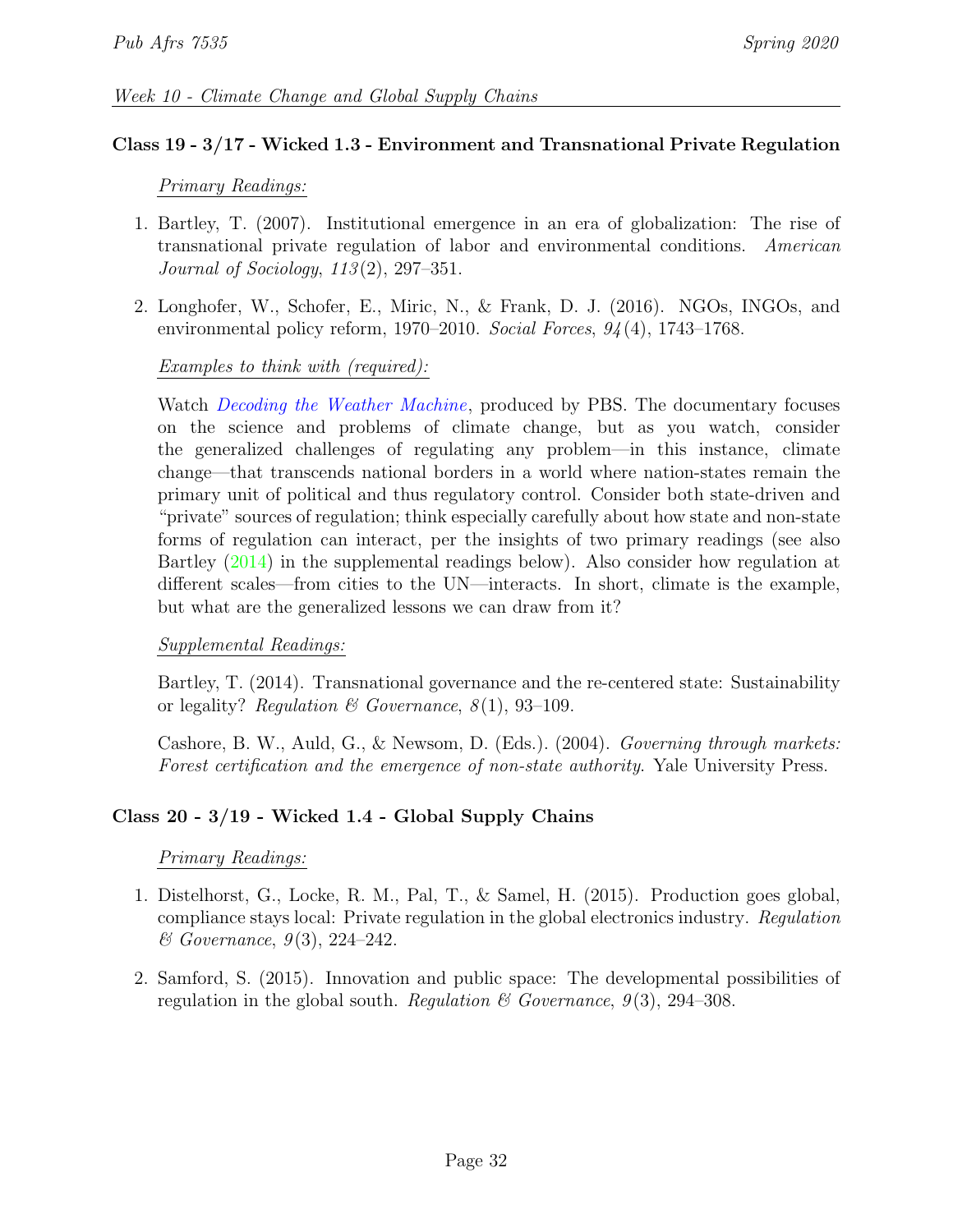# Examples to think with (required):

Watch John Oliver's Last Week Tonight ["Fashion"](https://www.youtube.com/watch?v=VdLf4fihP78) episode, available freely on YouTube and which originally aired in 2015. As with the climate documentary from last class, think carefully about the regulatory challenges that lurk behind the issues Oliver discusses.

# Supplemental Readings:

If you'd like to watch a more complete—and gut-wrenching—documentary on the global apparel industry, consider watching [The True Cost](https://truecostmovie.com/watch/the-true-cost)  $(2015)$ , available on *iTunes*, Amazon Prime, and so on.

Locke, R. M. (2013). The promise and limits of private power: Promoting labor standards in a global economy. Cambridge University Press.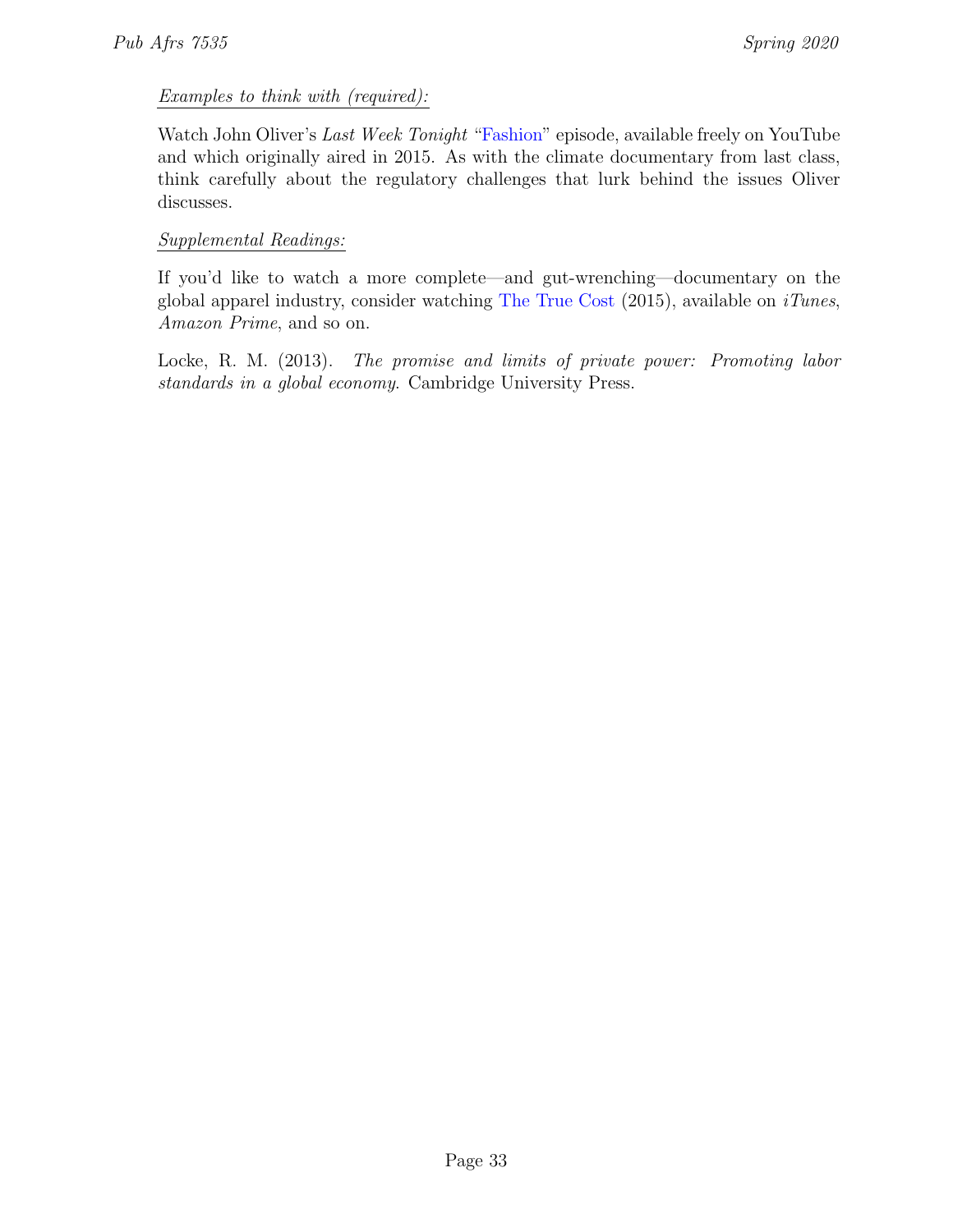# Class 21 - 3/24 - Wicked 1.5 - Anti-Trust and Banking

# Primary Readings:

- 1. Dobbin, F., & Dowd, T. J. (2000). The market that antitrust built: Public policy, private coercion, and railroad acquisitions, 1825 to 1922. American Sociological Review,  $65(5)$ , 631.
- 2. Kovacic, W. E., & Shapiro, C. (2000). Antitrust policy: A century of economic and legal thinking. Journal of Economic Perspectives, 14 (1), 43–60.

# Examples to think with (required):

3. Watch [Fair Fight in the Marketplace](https://vimeo.com/66870382), a short, simple documentary on anti-trust law in the United States. Note that the documentary is not sophisticated; per Dobbin [\(1994\)](#page-0-0) from earlier in the course, it is shot through with implicit politically and culturally particular assumptions about how markets "should" work. Still, the film provides a useful overview of the basic, stylized history of anti-trust law in the United States. Indeed, part of the richness of the documentary for us will be exactly in interrogating these assumptions!

# Supplemental Readings:

Roy, W. G. (1981b). The Vesting of Interests and the Determinants of Political Power: Size, Network Structure, and Mobilization of American Industries, 1886-1905. American Journal of Sociology, 86(6), 1287–1310.

# Class 22 - 3/26 - Wicked 1.6 - Decreasing State Control in Finance

# Primary Readings:

- 1. Funk, R. J., & Hirschman, D. (2014). Derivatives and deregulation: Financial innovation and the demise of glass–steagall. Administrative Science Quarterly,  $59(4)$ , 669–704.
- <span id="page-33-0"></span>2. Yue, L. Q., Luo, J., & Ingram, P. (2013). The Failure of Private Regulation: Elite Control and Market Crises in the Manhattan Banking Industry. Administrative Science Quarterly,  $58(1)$ ,  $37-68$ .

# Examples to think with (required):

Watch [Panic: The Untold Story of the 2008 Financial Crisis](https://www.youtube.com/watch?v=wyz79sd_SDA), a fascinating documentary on the 2008 financial crisis produced by VICE News and HBO released in 2019.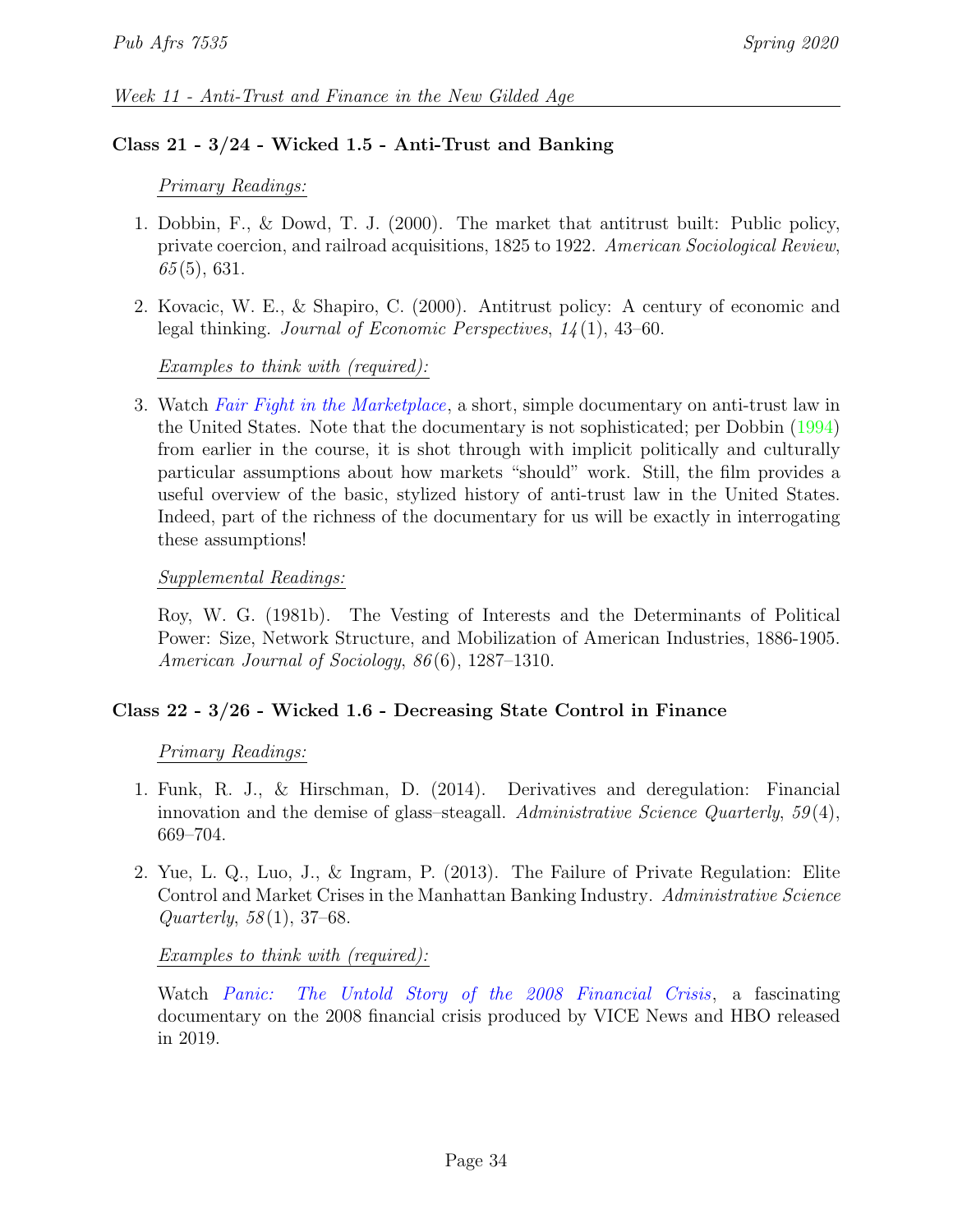# Supplemental Readings:

Kim Pernell, Jiwook Jung, & Frank Dobbin. (2017). The Hazards of Expert Control: Chief Risk Officers and Risky Derivatives. American Sociological Review, 82(3), 511–541.

Krippner, G. R. (2011). Capitalizing on crisis: The political origins of the rise of finance. Harvard University Press.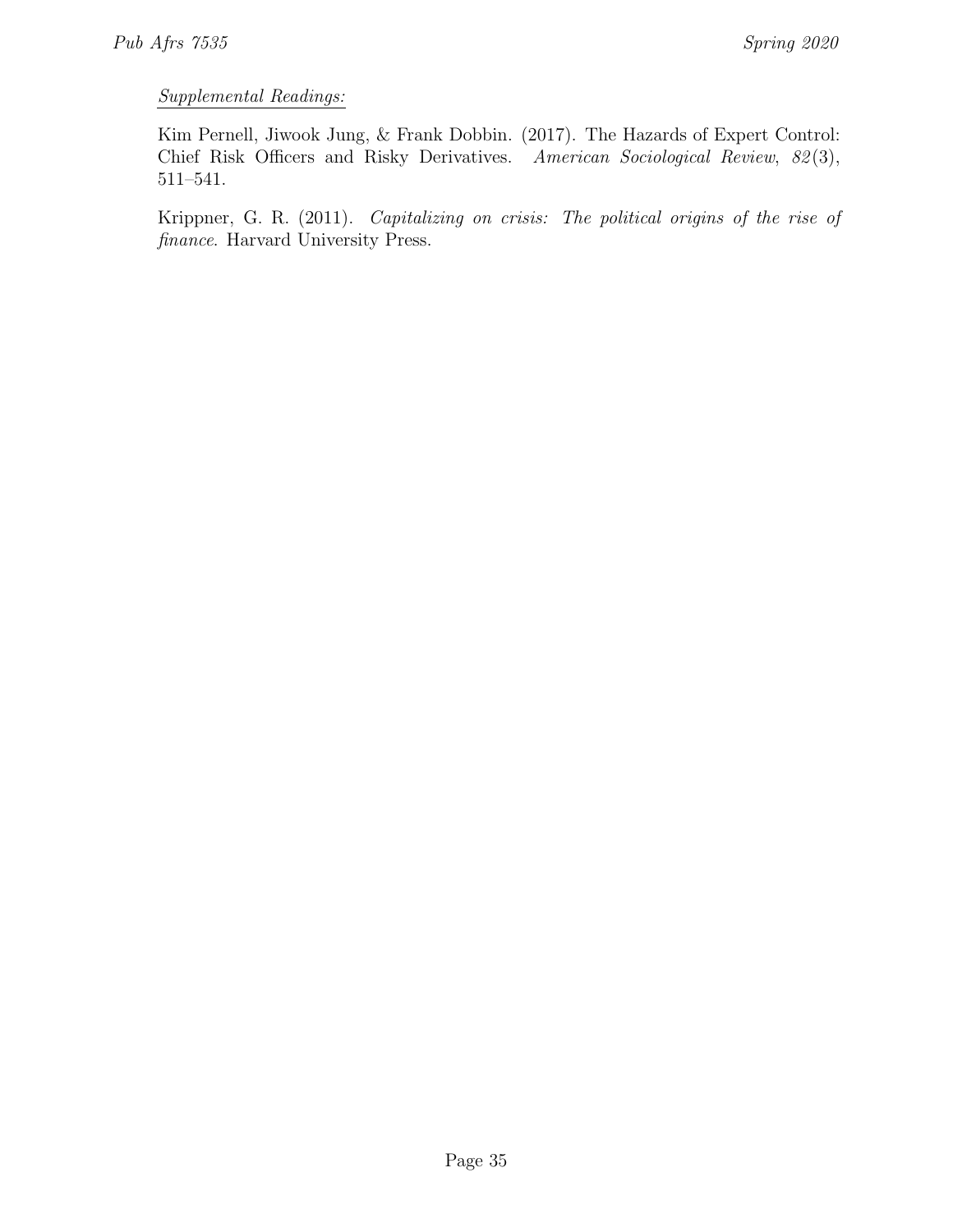# Week 12 - The Classic Case of Public Utilities

Dr. Doug Jones, Enarson Professor of Public Policy (Emeritus) and Director (Emeritus) of the National Regulatory Research Institute, is tentatively scheduled to guest-lecture this week. Readings are subject to change.

# Class 23 - 3/31 - Wicked 1.7 - Public Utilities, Part 1

# Primary Readings:

- 1. Joskow, P. L. (2012). Creating a Smarter U.S. Electricity Grid. Journal of Economic Perspectives, 26 (1), 29–48.
- <span id="page-35-0"></span>2. Jones, D. N. (2006). Agency transformation and state public utility commissions. Utilities Policy,  $14(1)$ , 8–13.

Examples to think with (required):

TBD

Supplemental Readings:

Joskow, P. L., & Schmalensee, R. (1988). Markets for Power: An Analysis of Electrical Utility Deregulation. The MIT Press.

Phillips, Jr., C. F. (1984). The Regulation of Public Utilities: Theory and Practice. Public Utilities Reports, Incorporated.

# Class 24 - 4/2 - Wicked 1.8 - Public Utilities, Part 2

```
Primary Readings:
```
TBD

Examples to think with (required):

TBD

Supplemental Readings:

TBD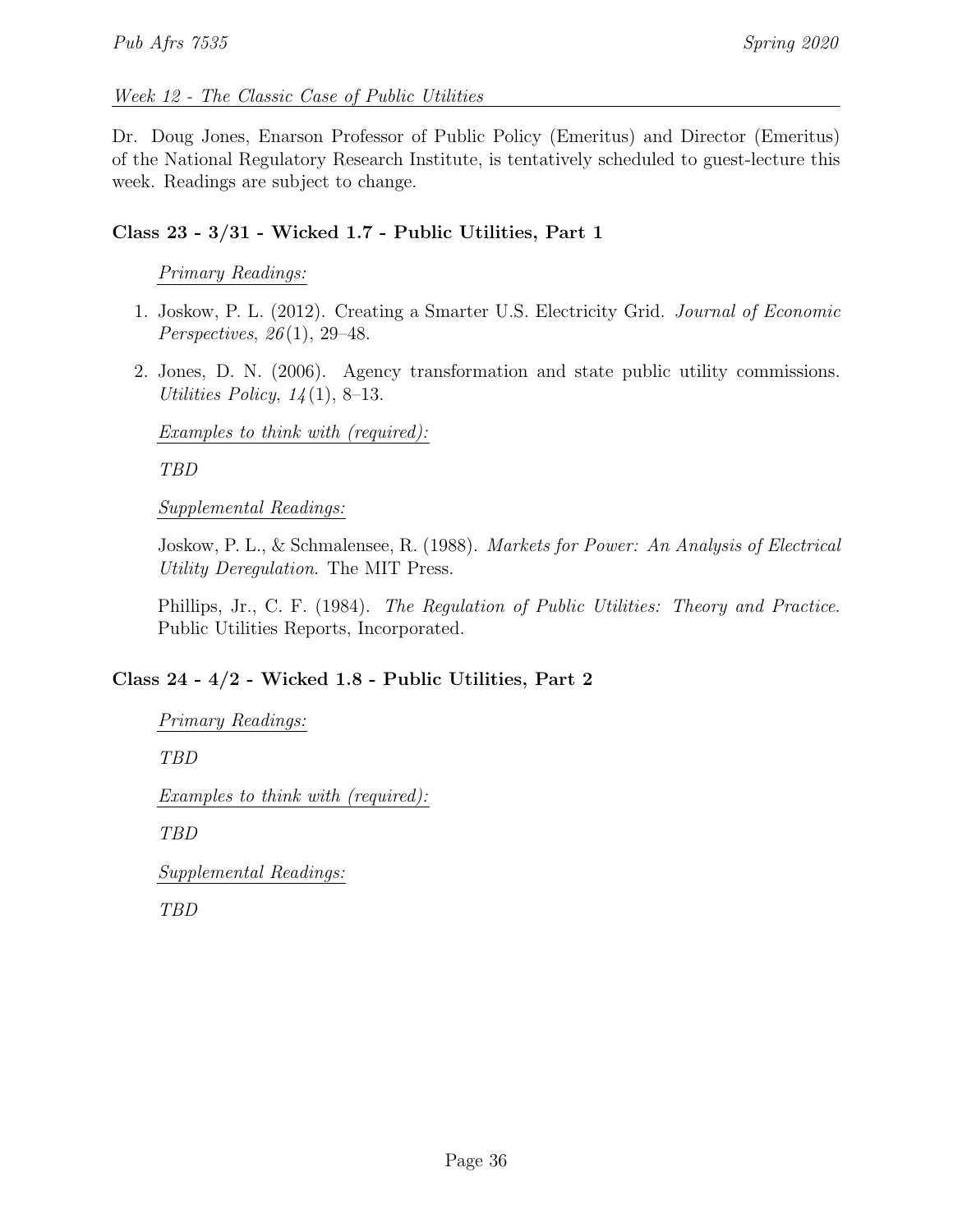# Class 25 - 4/7 - Wicked 1.9 - Mass Surveillance

### Primary Readings:

1. Fourcade, M., & Healy, K. (2017). Seeing like a market. Socio-Economic Review,  $15(1), 9-29.$ 

Note: Only one primary reading this week; read it carefully. You may want to first read the "idea to think with," below, to have that example in the back of your mind as you read Fourcade and Healy [\(2017\)](#page-0-0).

### Examples to think with (required):

2. Thompson, S. A., & Warzel, C. (2019). Opinion — Twelve Million Phones, One Dataset, Zero Privacy. The New York Times, December 19.

Note: It's absolutely critical for you to read this "idea to think with." DO NOT skip this "idea to think with."

### Supplemental Readings:

Hu, M. (2017). From the National Surveillance State to the Cybersurveillance State. Annual Review of Law and Social Science, 13 (1), 161–180.

Ferguson, A. G. (2017). The Rise of Big Data Policing: Surveillance, Race, and the Future of Law Enforcement. Google-Books-ID: PMSSDgAAQBAJ. NYU Press.

Marx, G. T., & Muschert, G. W. (2007). Personal Information, Borders, and the New Surveillance Studies. Annual Review of Law and Social Science, 3(1), 375–395.

West, J. P., & Bowman, J. S. (2016). The Domestic Use of Drones: An Ethical Analysis of Surveillance Issues. Public Administration Review, 76 (4), 649–659.

Lyon, D. (2004). Globalizing Surveillance: Comparative and Sociological Perspectives. International Sociology, 19 (2), 135–149.

Mayer, J., Mutchler, P., & Mitchell, J. C. (2016). Evaluating the privacy properties of telephone metadata. Proceedings of the National Academy of Sciences, 113 (20), 5536–5541.

Ball, K., Lyon, D., & Haggerty, K. D. (2012). Routledge Handbook of Surveillance Studies. Google-Books-ID: GHO493HCDXQC. Routledge.

Sewell, G. (1998). The Discipline of Teams: The Control of Team-Based Industrial Work through Electronic and Peer Surveillance. Administrative Science Quarterly,  $43(2), 397-428.$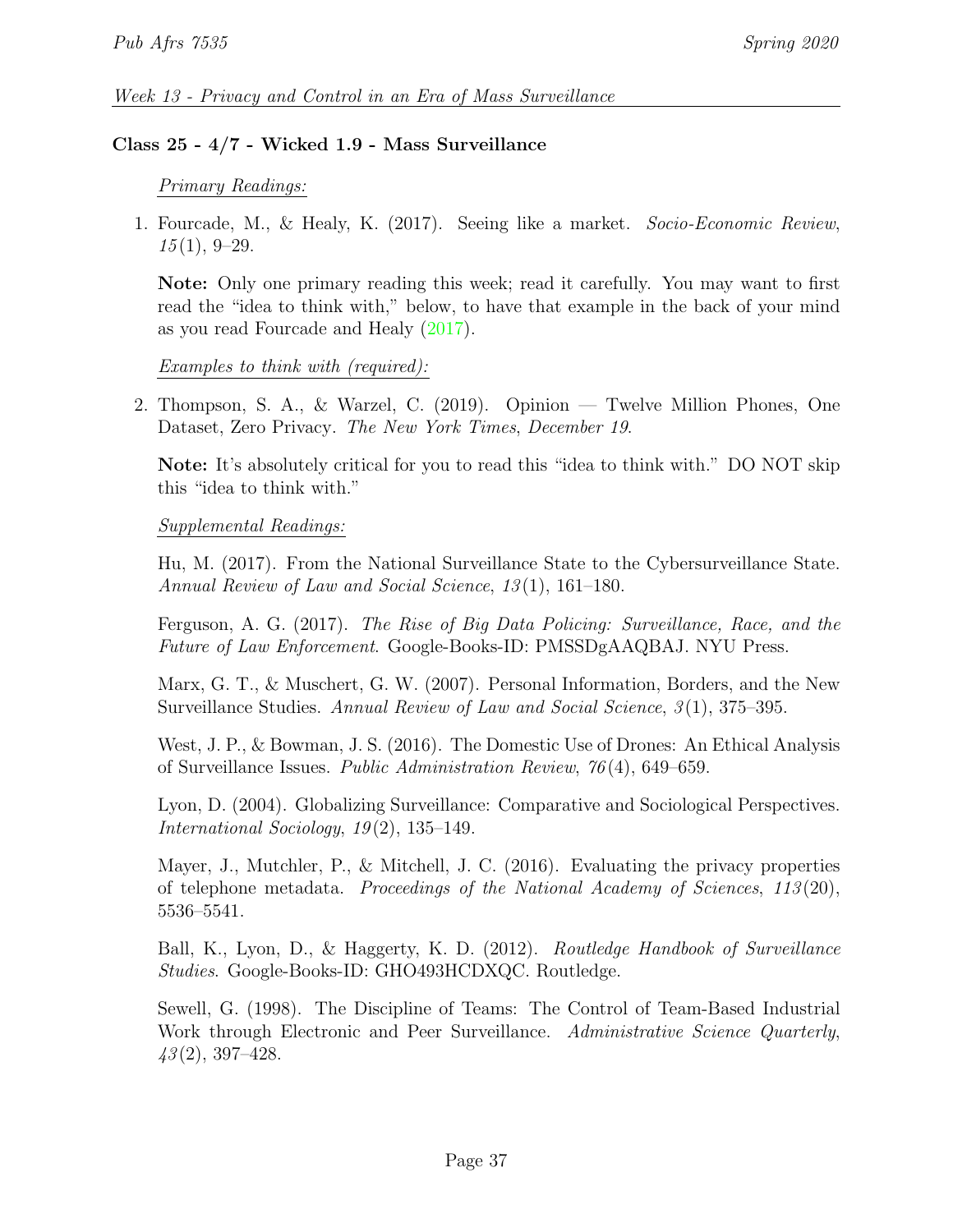# Class 26 - 4/9 - Wicked 1.10 - Privacy and Transparency

# Primary Readings:

- 1. Anthony, D., Campos-Castillo, C., & Horne, C. (2017). Toward a Sociology of Privacy. Annual Review of Sociology, 43 (1), 249–269.
- <span id="page-37-0"></span>2. Narayanan, A., Huey, J., & Felten, E. W. (2016). A Precautionary Approach to Big Data Privacy. In S. Gutwirth, R. Leenes, & P. De Hert (Eds.), Data Protection on the Move: Current Developments in ICT and Privacy/Data Protection (pp. 357–385). Law, Governance and Technology Series.

# Examples to think with (required):

TBD

# Supplemental Readings:

Brian, D. (2014). The Transparent Obama Administration? Public Administration *Review,*  $74(1)$ , 8-9.

Moore, S. (2018). Towards a Sociology of Institutional Transparency: Openness, Deception and the Problem of Public Trust. Sociology, 52(2), 416–430.

Peisakhin, L., & Pinto, P. (2010). Is transparency an effective anti-corruption strategy? Evidence from a field experiment in India. Regulation & Governance,  $\lambda(3)$ , 261–280.

Englehardt, S., Reisman, D., Eubank, C., Zimmerman, P., Mayer, J., Narayanan, A., & Felten, E. W. (2015). Cookies that give you away: The surveillance implications of web tracking. In Proceedings of the 24th International Conference on World Wide Web (pp. 289–299). International World Wide Web Conferences Steering Committee.

Robinson, D., Yu, H., Zeller, W. P., & Felten, E. W. (2008). Government Data and the Invisible Hand. Yale Journal of Law and Technology, 11, 159.